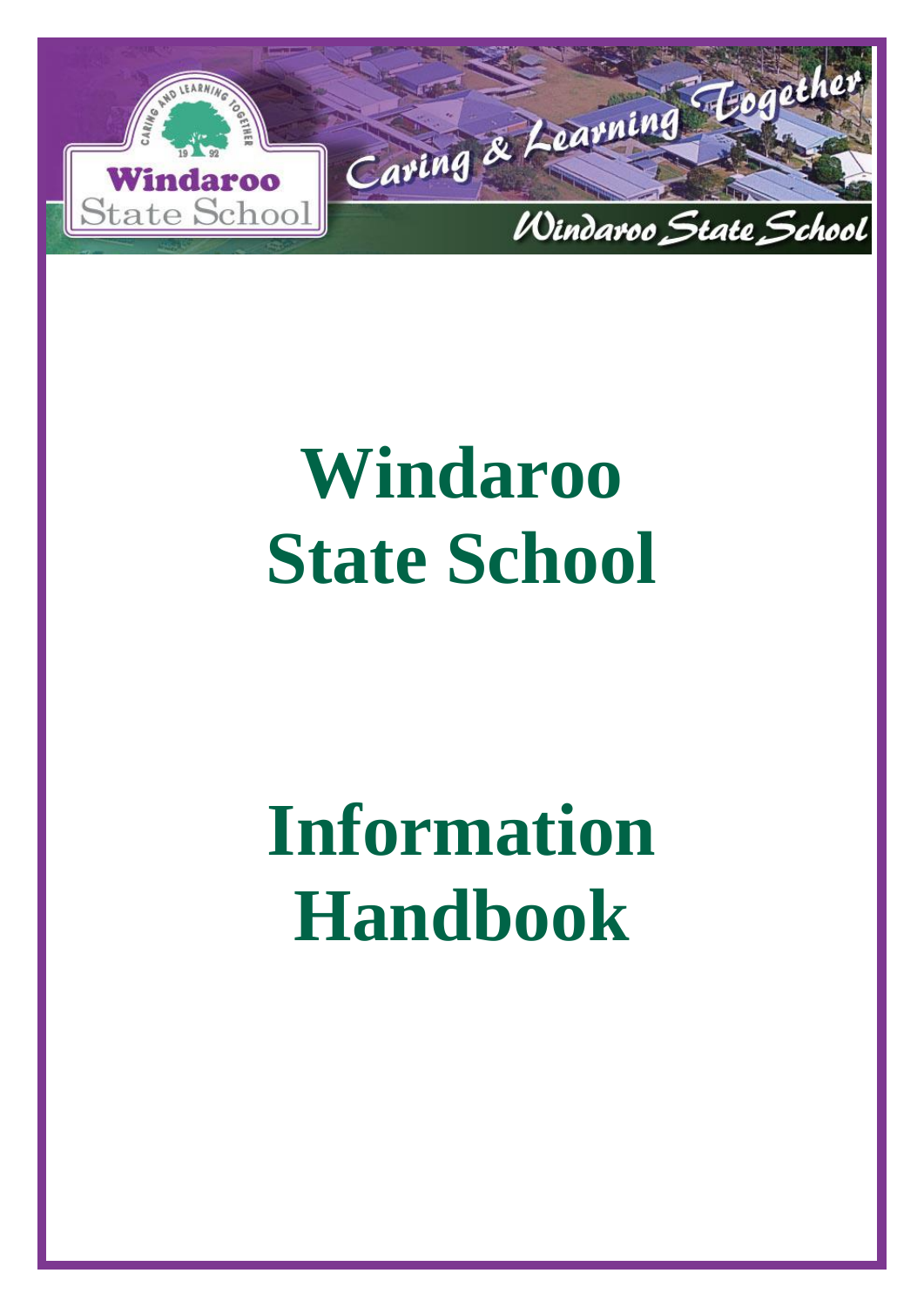## Statement of Purpose

Windaroo is a caring school community commited to quality education for all

## Key Values

Care Co-operation Respect Responsibility Self-Esteem Self-Reliance

## Guiding Principles

Responding to children's needs in a socially just manner Management/operation through consultation and collaboration Partnership with and accountability to the community Valuing people and their contributions

## School Rules

Be Safe Be Responsible Be Respectful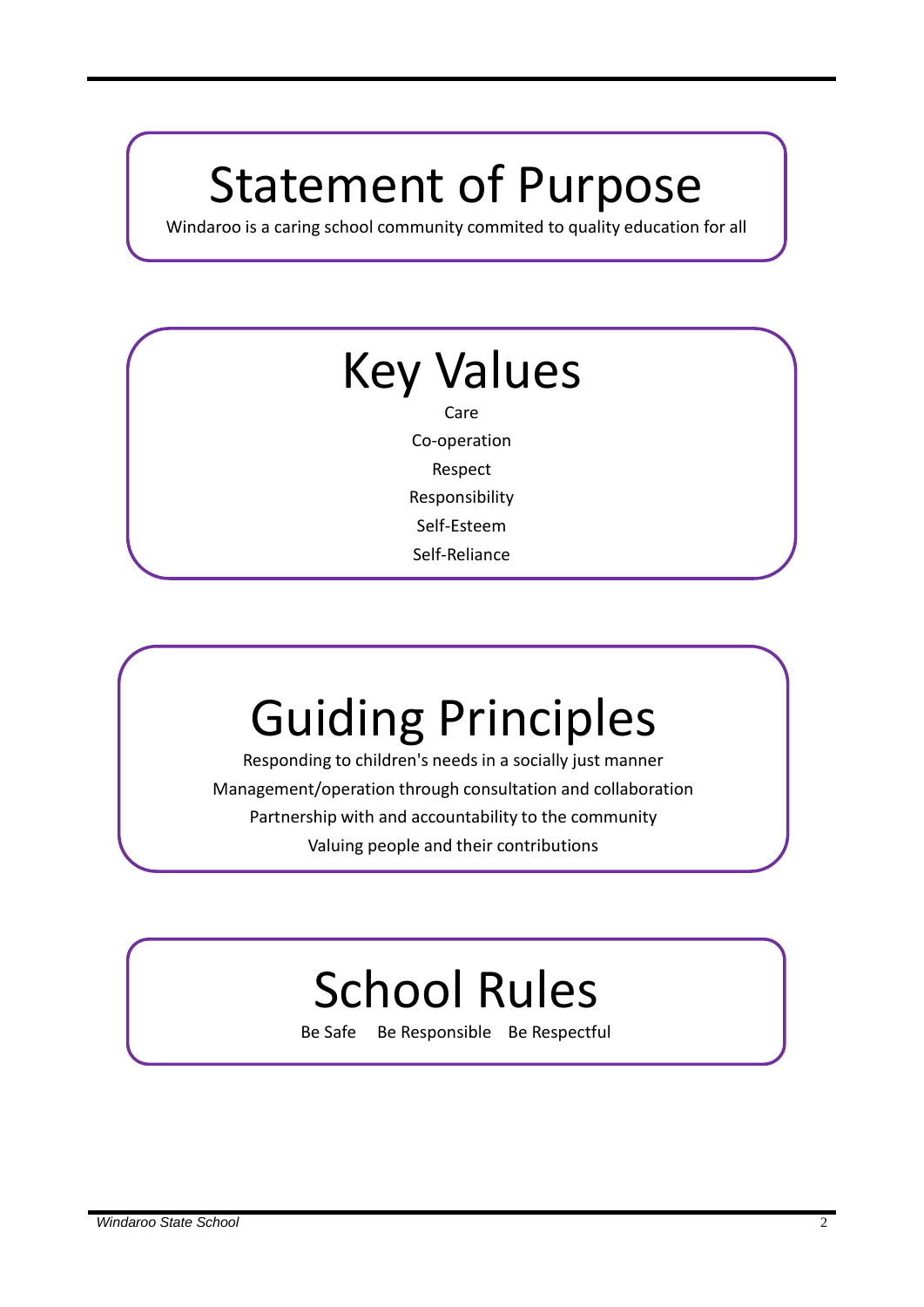## **Table of Contents**

| WHAT ARE WE DOING AT WINDAROO STATE SCHOOL TO PREVENT BULLYING FROM HAPPENING?  21 |  |
|------------------------------------------------------------------------------------|--|
|                                                                                    |  |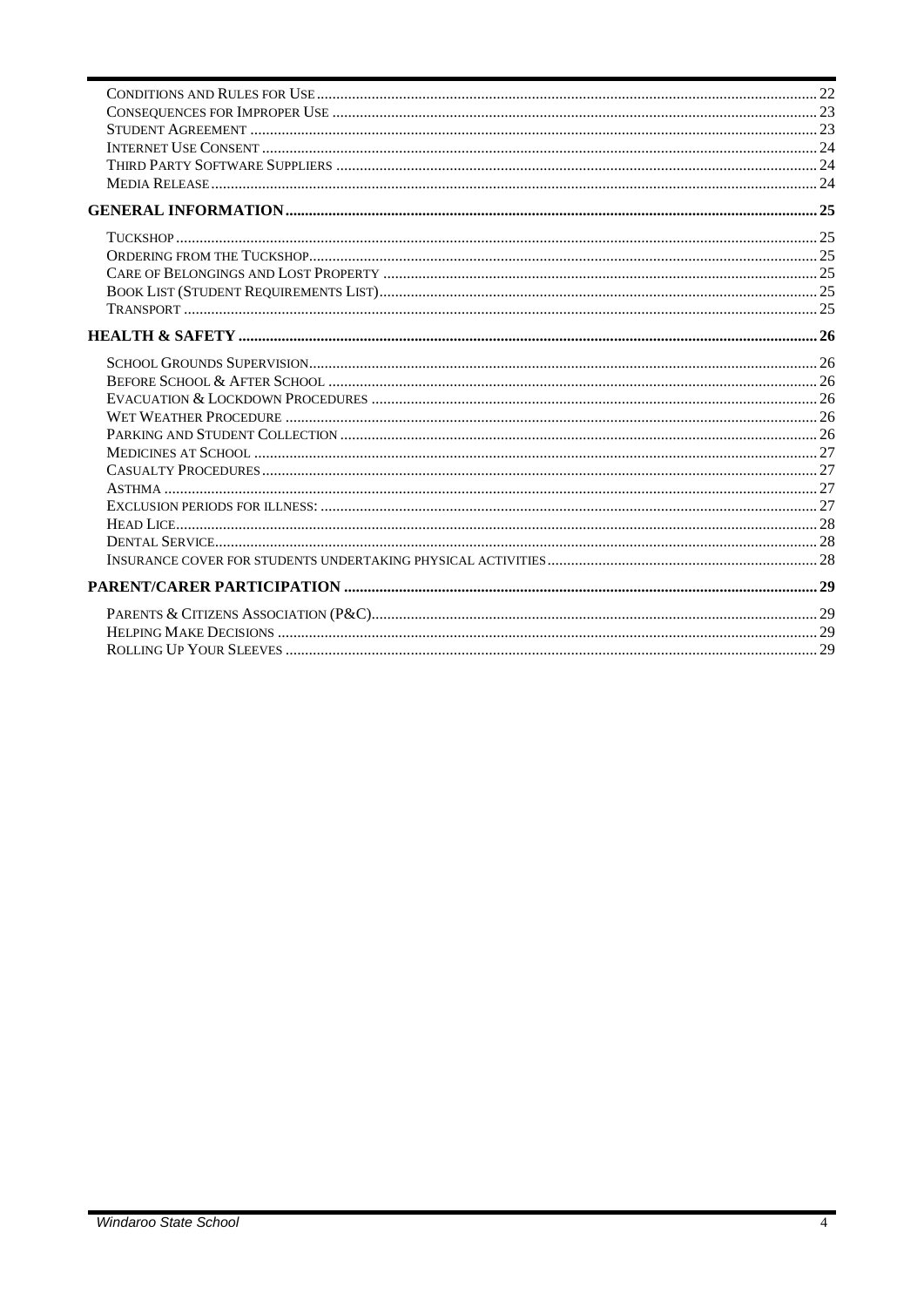### <span id="page-4-0"></span>**SCHOOL DIRECTORY**

| Principal:          | Alisha Le Brese                                                                                |                                                                                                                           |
|---------------------|------------------------------------------------------------------------------------------------|---------------------------------------------------------------------------------------------------------------------------|
| Deputy Principals:  | Michelle Leadbeater<br>Valerie Paterson (M – W)<br>Leisa Armstrong (Th & Fri)<br>Danielle Roff | Junior School (Prep, & Yr 1)<br>Middle School (Yrs 2, 3 & 4)<br>Middle School (Yrs 2, 3 & 4)<br>Senior School (Yrs 5 & 6) |
| Address:            | 300 Mount Warren Boulevard<br>Mount Warren Park Old 4207                                       |                                                                                                                           |
| Phone:              | 3382 4333<br>07                                                                                |                                                                                                                           |
| SEP:                | <b>Head of Special Education Services</b><br>Monica Goethals<br>07 3382 4312                   |                                                                                                                           |
| Email:<br>Web Site: | admin@windarooss.eq.edu.au<br>www.windarooss.eq.edu.au                                         |                                                                                                                           |

#### <span id="page-4-1"></span>**WELCOME**

Windaroo State School is a school that prides itself in "Caring and Learning Together". As Principal, I believe that we must commit to this ethos to provide the best educational opportunity for every child. Your role as parents/carers is critical as we are partners in the education of your child.

Please take an active role in school life in any way you feel you can contribute. The most valuable lesson we teach our children is that we as adults respect school, learning, excellence in manners and dress. If we model positive relationships and attitudes to school, our children will develop these positive relationships also.

Please take time to get to know your child's teacher, keep in regular contact and share the good, the bad and the concerns that we face as parents.

At Windaroo we strive to provide high standards of behaviour, strong values, excellence in academic programs, support for each child's learning needs and that our students wear their uniforms with pride.

I commend our school to you and look forward to sharing in your child's growth and education.

Alisha Le Brese Principal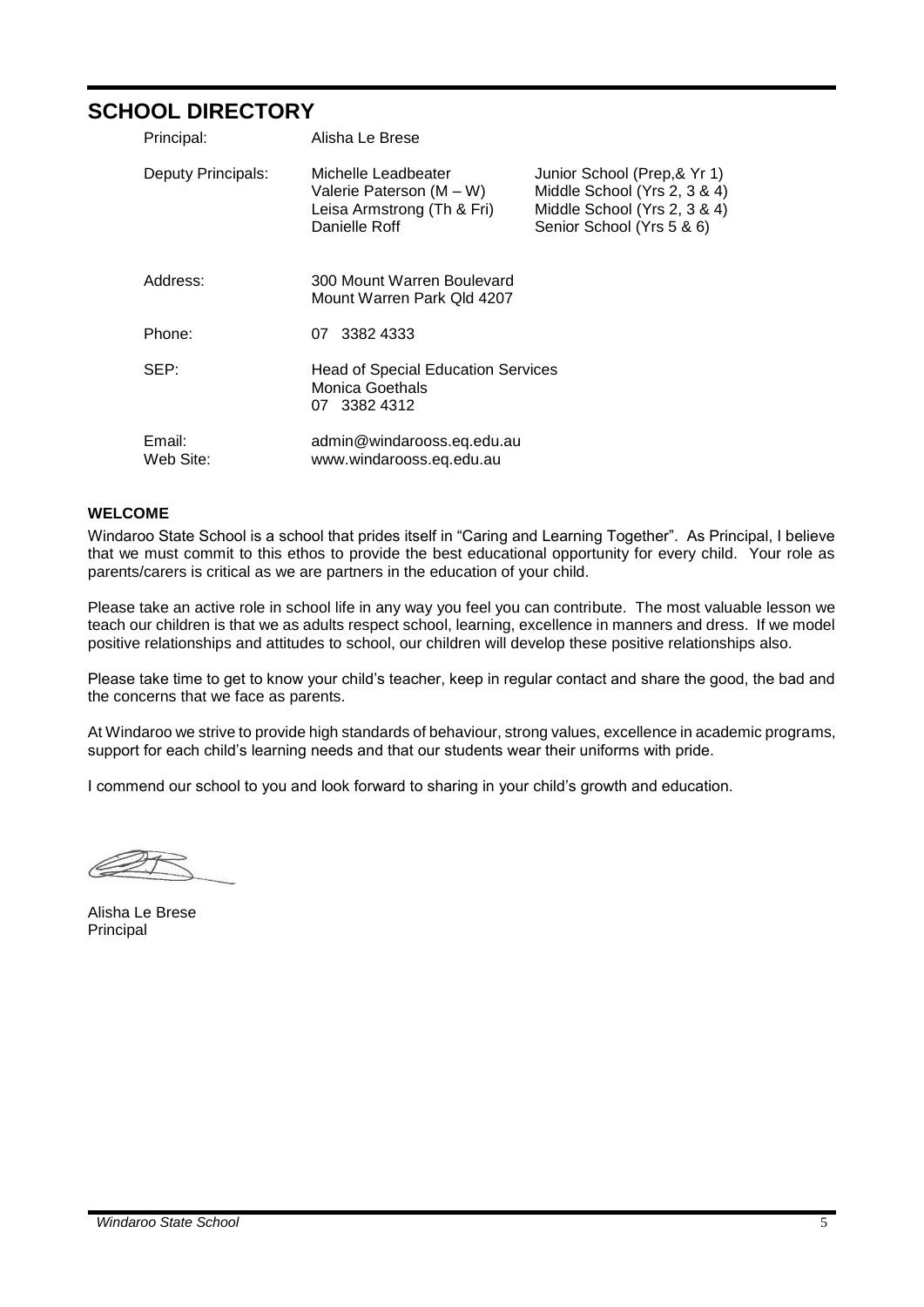### <span id="page-5-0"></span>**SCHOOL HOURS**

#### <span id="page-5-1"></span>**Operation Hours**

- School operates from 9.00am 3:00pm Monday to Friday with the first bell at 8.50am.
- Morning Tea is 11:00am-11:30am and lunch 1:00pm-1:50pm.
- Arriving late to school can cause all sorts of problems as attendance rolls have been marked, notes and payments already sent to the office and lunch orders already sent to the Tuckshop. Late arrival at school is often embarrassing and uncomfortable for the student, an interruption to the teacher and a disruption to the learning time of other students. Generally speaking, the first learning session is one of the most important in relation to children's functioning ability (eg. Alertness) and is when we focus on literacy and numeracy development. These two areas are the foundation of academic success.
- At Windaroo State School we expect all children to be at school by the first bell at 8:50am, classrooms are open then and the children are expected to organise their belongings for the day ahead. By 9:00am bell we expect everyone to be ready for the first teaching session. Our belief is: "Be at school, be on time: that's the rule". The most important message here for parents is that every time your child is late for school it is costing your child a learning experience, as well as interrupting the learning time for others. We ask for parent support in ensuring that we have 'on time' starts to the school day.

#### <span id="page-5-2"></span>**Arriving Late**

Late Arrival slips are to be collected from the office if a student arrives after 9:00am.

#### <span id="page-5-3"></span>**Leaving Early**

- A parent/carer must come to the office for an Early Departure Slip before visiting the classroom to remove a child.
- When a child has an appointment or needs to leave school early, please send a note to their teacher in the morning. No child is permitted to leave the school grounds during school time without parental permission.
- A parent/carer who is identified on the student's Emergency Contact List must come to the office for an Early Departure Slip before visiting the classroom to remove a child.

#### <span id="page-5-4"></span>**Before and After School Care**

We offer to the parents of our school before and after School Care for your children which is run by the Police Citizens Youth Club. Inquiries can be made through the PCYC on 0427 783 558 during "after school hours".

## <span id="page-5-5"></span>**UNIFORMS**

#### <span id="page-5-6"></span>**Dress Standards and Uniform Policy**

The way children dress has quite an influence on the way they behave and for this reason our students are expected to attend school clean and dressed in a manner that engenders pride. Our school community has endorsed a formal uniform policy under the guidelines of the Education Act 2006.

Our Parents' and Citizens' Association has designed a uniform that is very attractive and comfortable whilst affording good sun protection. Children can be proud to wear it and are expected to do so. A brief description is provided below.

*Girls: Dress in green check fabric. Culottes in bottle green. Over Blouse with band - fabric as above (must not be worn with basketball shorts). Basketball shorts in bottle green. Polo Shirt in green with purple inserts on the side.*

*Boys: Pocketed Shirt in green check fabric with bottle green collar. Shorts in bottle green (Cargo or Stubbies). Polo Shirt in green with purple inserts on the side. Basketball shorts in bottle green.*

*Winter Green fleece zippered jacket or microfibre zippered jacket (patterns NOT acceptable)*

*Boys & Girls: Full length green microfibre trackpants / fleece pants*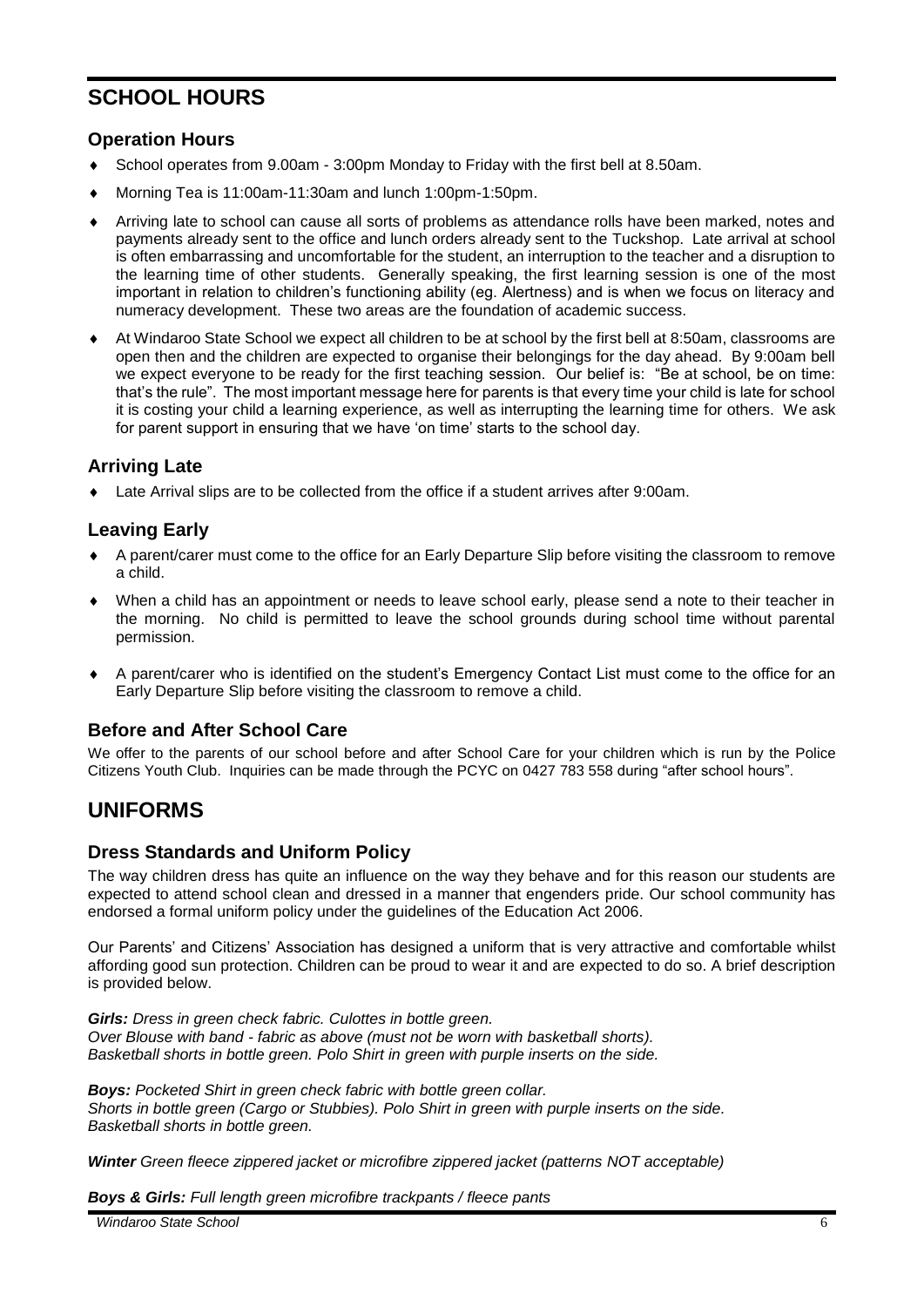*Footwear: Black shoes or joggers with white socks. Girls may wear bottle green or black footed tights under their uniform during winter.*

#### *Hats: Bucket hats in bottle Green.*

*(Baseball caps and visors do not comply with sun safe Guidelines required under Government regulations.)*

*Backpack: Green backpacks suitably sized for primary students.*

All uniform items are available through our Uniform Shop. Second-hand uniforms are available through the Uniform Shop.

#### <span id="page-6-0"></span>**No Hat, No Play**

In view of the high incidence of sun cancer in our state we have adopted a "no hat, no play" policy where children without a hat will be required to remain under cover for their own welfare. Children are encouraged to wear a "broad spectrum" sunscreen, particularly during sporting and swimming activities. The wearing of sunglasses is permitted, however children should not wear sunglasses for certain activities such as body contact sports.

#### <span id="page-6-1"></span>**General Appearance**

It is essential that children wear shoes, not sandals or thongs for safety. Make-up or nail polish is not permitted. Hair is to be neat and tidy, with shoulder length hair tied or pinned up. Hair accessories are to be limited and in school colours. Sensible and appropriate hair styles are to be encouraged. Exotic haircuts / hairstyles such as mullets, rat tails, strips, cut outs or any other hairstyle as deemed unacceptable by the Principal in consultation with the P&C. Hair colours are not allowed. Jewellery should be kept to a minimum. A watch, studs or sleepers are acceptable. For safety reasons, we ask that children not wear large earrings, necklaces, chains or bracelets except for school issued 'Value Token' bands. The uniform should be worn as a whole outfit without adding or deleting other pieces. On Free Dress Days—no midriff exposing tops are to be worn. The wearing of our school uniform encourages the belonging of our school family.

#### <span id="page-6-2"></span>**Uniforms**

<span id="page-6-3"></span>Uniforms can be purchased from The School Locker at Loganholme during their normal business hours.

## **COMMUNICATION**

Open two way communication between the class teacher and Parents/Carers is the most valuable support you can give your child. Getting to know your child's teacher and working with them in a positive way will benefit your child and it creates positive attitudes to school and learning.

If you have issues, the class teacher should be your first contact. Administration are always happy to meet with parents/carers about concerns should you require further support. A positive parent/carer school relationship benefits your child.

Communication between school and home occurs via email so please ensure your email contact details are kept up to date with the school.

#### <span id="page-6-4"></span>**Social Media**

Parental and community feedback is important for schools. If you have a compliment, complaint or enquiry about an issue at school, the best approach is to speak directly to the school about the matter, rather than discussing it in a public forum.

Just as you would discourage your child from behaving inappropriately online, it's important to remember that sometimes negative comments that parents/carers post about their school community have a greater impact than expected.

<span id="page-6-5"></span>Reputations of teachers, schools, principals and even parents can be permanently damaged and in some cases, serious instances of inappropriate online behaviour are dealt with by the police and the court system.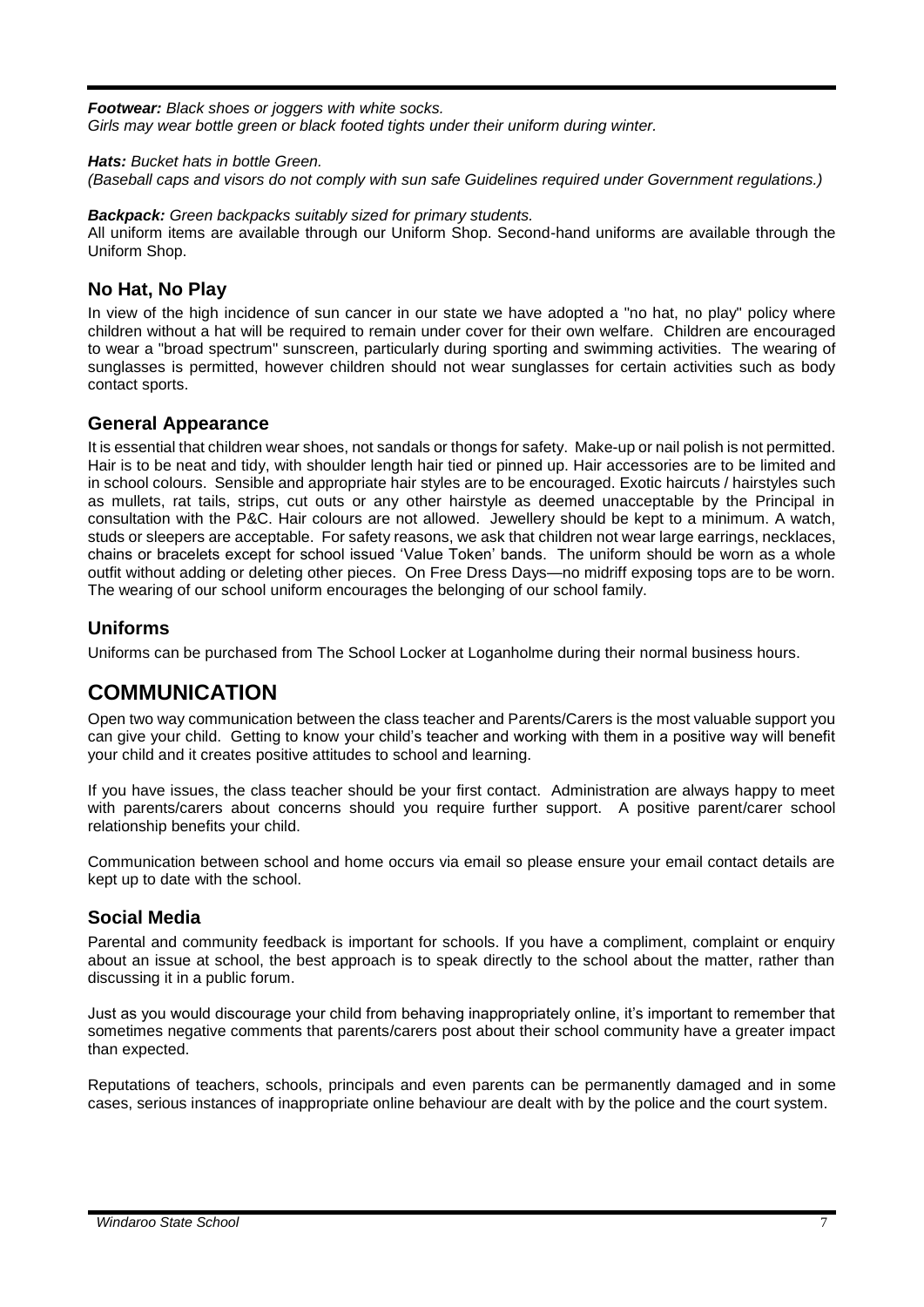#### **Parent - Teacher Interviews**

Parent Teacher Interviews occur twice a year and are an important part of the communication process between school and home. These interviews occur towards the end of term one and term three to provide feedback about the student's progress at school. It is at these points that any areas of concern can be raised and a plan to improve these can be implemented for the next term before the Report Card is produced.

We have an online booking system which opens prior to interviews, [https://sobs.com.au.](https://sobs.com.au/) Here, parents can login and choose timeslots that are available for all of their children without the need for consultation between teachers to avoid clashes etc. Information about this process is made available as the interview timeslot draws closer.

#### <span id="page-7-0"></span>**Report Cards**

Report Cards are a more formalised part of the communication process about your child's achievement. These are available on QParents and emailed twice a year at the end of each semester in June and December. These reports outline each Key Learning Area (KLA) of the school curriculum and the academic achievement and effort attained by the student.

There is also reflection on their involvement, participation and attitude with class and school activities.

#### <span id="page-7-1"></span>**Please keep your current email address up to date with the front office staff.**

#### **Advice regarding absences**

It is an offence under the Education Act 2006 for your child to be absent from school without a legitimate reason. Therefore whenever your child is absent from school you should contact the school using one of several communication tools to explain their absence. These include via QParents; email the absence to [absent@windarooss.eq.edu.au;](mailto:absent@windarooss.eq.edu.au) contact the class teacher by note or email to explain the reason for absence. This helps identify truancy situations which occur on rare occasions and assists in ensuring childrens greater security. Where a prolonged absence is anticipated, notification to this effect is required. Student absences are recorded and investigated when legitimate reasons are not given. Penalties apply for parents who fail to ensure their children attend school.

#### **QParents**

QParents is a secure online portal that is free for all Queensland state schools to use and gives parents quick easy access to their students' information twenty-four hours a day, both primary and high school. It is an innovative online communication tool that's free of charge for both the school and parents to use.

- advise student absences and check your child's attendance
- see and pay outstanding invoices
- \* current and past student reports available for perusal
- advice of upcoming student excursions

Registration is by invitation email. Initial registration needs to be completed on a laptop/desktop using 100 points of identification to verify your identity.

#### **QSchools**

Access the latest news, events and newsletters through the QSchools app available to download free on your smartphone.

#### <span id="page-7-2"></span>**SMS4Schools**

SMS4Schools is a text messaging service delivered directly to your phone to provide you with immediate notification that your child is absent from school when no explanation has been received as well as excursion payment reminders and urgent information regarding school emergencies or closure.

#### <span id="page-7-3"></span>**Newsletters**

The school newsletter, *"Windaroo E-Weekly" and "E-News Flash"* are electronic publications. They contain important information from administration, staff and the P&C, and school news of interest. With our E-Weekly service the distance between the school and parents is shortened as parents are able to experience firsthand activities the school is currently undertaking and the latest information on Academic, Health, Sport and class areas that may interest you. This way the whole family can share the success stories of your children. As with assemblies, we'd like to hear of any child's success outside of school so that it can be published in the *Windaroo E-Weekly*.

You can access the Windaroo E-Weekly by:

Email – advise any changes to your email address to enable updates to the subscription list.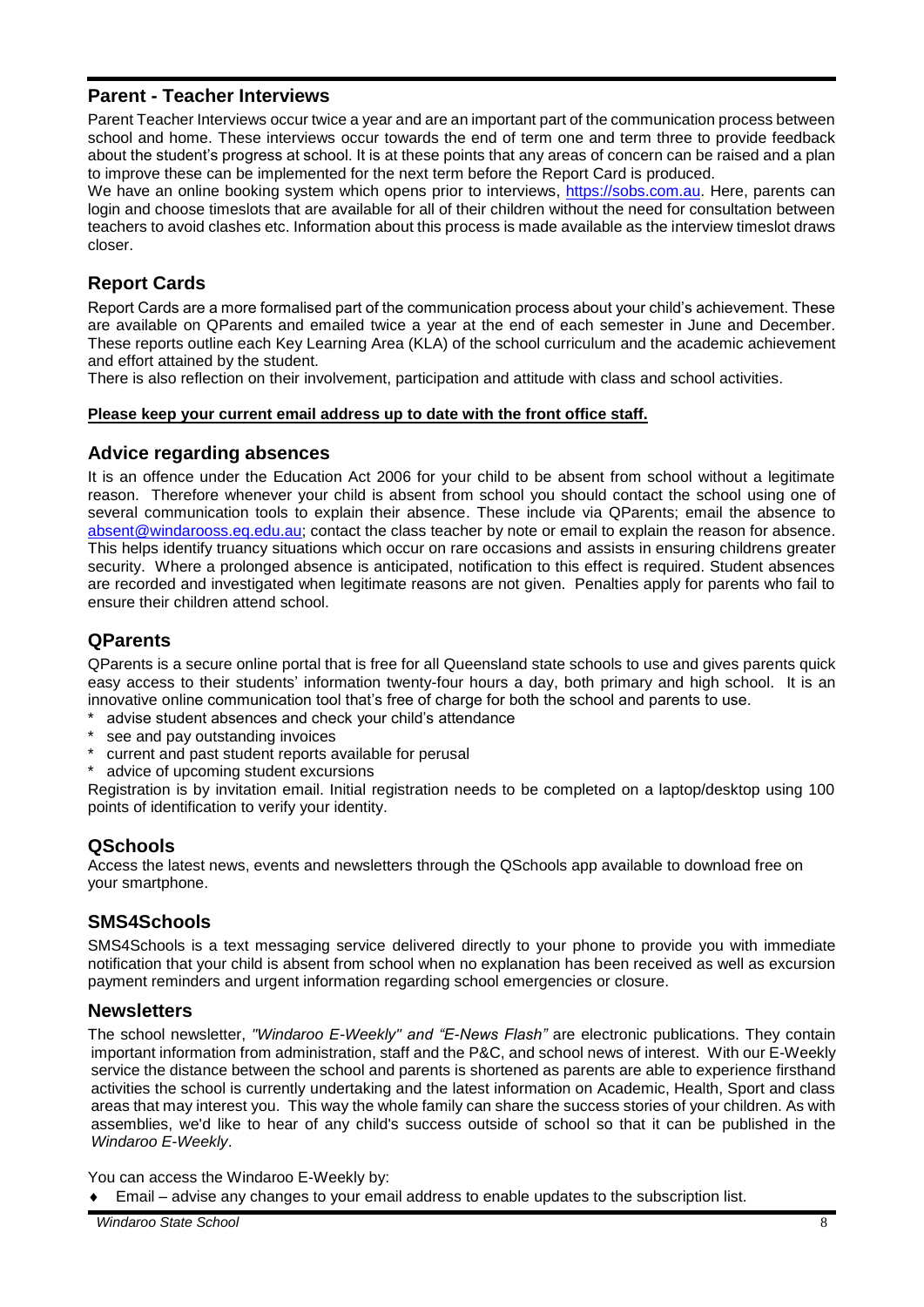- Visiting our Website at [www.windarooss.eq.edu.au.](http://www.windarooss.eq.edu.au/)
- Accessing it from Windaroo QSchools App on your smart phone.

If you do not have access to the internet please notify the office so we can organise for a hard copy to be sent home with your child. By not accessing this service you may be missing out on reading about your child's activities and important school communications.

#### <span id="page-8-0"></span>**Contact Detail Changes**

If you have changed your address, phone number, emergency contact information, email address or any other information relevant to the school, please keep us informed through the office. It is imperative that the school has a range of current emergency contacts should your student become ill/injured at school.

#### <span id="page-8-1"></span>**Assemblies**

It is not the school's policy to conduct daily school assemblies as the school has other means of communication to impart daily messages to students and staff. Assemblies are held on a weekly basis in the Lone Pine Hall with junior and senior phases held alternately. Please check with the office to find out the days/times when these are currently held.

During assembly the administration, other staff and children are involved in communicating information to the school at large, awards and other presentations are made. Visitors are welcomed and classes are encouraged to perform items. This is an important part of our school life and plays a key role in developing school identity and spirit. If children have received trophies or other awards from clubs and activities outside the school, they are invited to bring these along to their assembly so that we can congratulate them in front of their fellow students. Parents/carers are invited to be part of the audience of our regular assemblies.

#### <span id="page-8-2"></span>**Mobile Phones**

Unless there is a clear and definite reason why a parent/carer considers it necessary to permit a student to bring a mobile phone to school, they are not permitted. Parent/carers written permission is required each year stating the reason the student needs to bring a mobile phone to school. Students must lodge their mobile phone with the office each morning and collect in the afternoon after school. Students are responsible to remember to follow this procedure and to collect the phone each day. Students are not permitted to carry mobile phones around the grounds or to have them in classrooms or school bags. Failure to follow the guidelines will result in permission to bring mobile phones to school being denied.

#### **The school is not liable for any phones that have not been lodged at the school office.**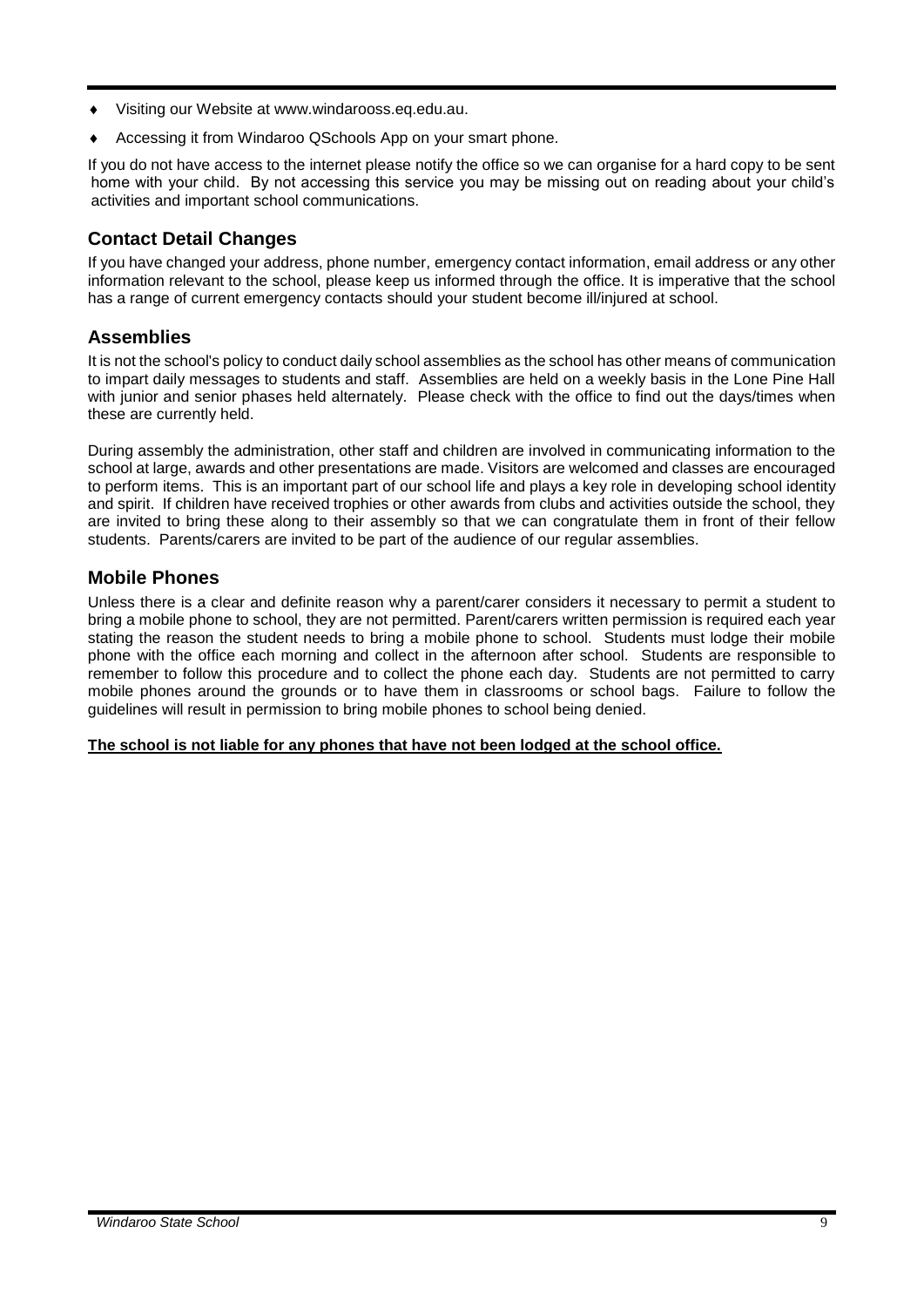## <span id="page-9-0"></span>**FINANCE**

#### <span id="page-9-1"></span>**Invoice Payments**

Invoice are paid online using BPoint or QParents.

#### **Pay by BPoint or QParents**: *Credit Card ONLY*

On the bottom of your invoice you will find a BPoint web address. Click on this and it will take you directly to a payment portal which will be prefilled with your student's details. Complete credit card details and your payment will be automatically applied within our school receipting system. Alternatively view your outstanding invoices in QParents and click the invoice you wish to pay.

#### **Pay by phone**: *Credit Card ONLY*

Phone 1300 631 073 and quote your Customer Reference Number and invoice number to make your payment. If you don't have the necessary numbers, you can find these on the original invoice or phone our office and we will provide these details to you.

#### **Payment Plans**

If you wish to take advantage of a payment plan for camp, etc, please advise the school office. This is designed to assist you in managing large student invoice payments. After an agreed payment plan has been discussed, we send you an email with a link. This link will direct you to a BPoint direct debit web page where it has been prefilled with student/invoice specific information and also the frequency and amount of payment. Once accepted, you will receive an email 24hrs before a deduction is due to remind you of the direct debit.

#### <span id="page-9-2"></span>**Refund Policy**

As the school budget cannot meet any shortfalls in funding for an excursion or camp due to subsequent nonparticipation of a student who had previously indicated attendance of the activity, fees already paid for an excursion or school camp may be refunded in full or in part or not at all, having regard to the associated expenses incurred and the circumstances of the non-participation. Travel costs associated with camps and excursions are non-refundable.

If a parent/carer wishes to apply for a refund due to the child's non-participation in an excursion or camp activity, they may do so by completing a Request for Refund form available from the school office. Where possible, the request should include the original receipt relating to the payment for which a refund is being sought. In the case of non-participation due to illness a medical certificate may also be required. A refund due from school activities can be applied against outstanding student contribution debts for that student or their siblings.

#### <span id="page-9-3"></span>**Payment to P&C or Uniform Shop**

All Payments to Parents' and Citizens' Association or Uniform Shop need to be paid directly to them by credit card.

#### <span id="page-9-4"></span>**Payment to Tuckshop**

All Payments to tuckshop need to be paid directly to the Tuckshop by cash or EFTPOS.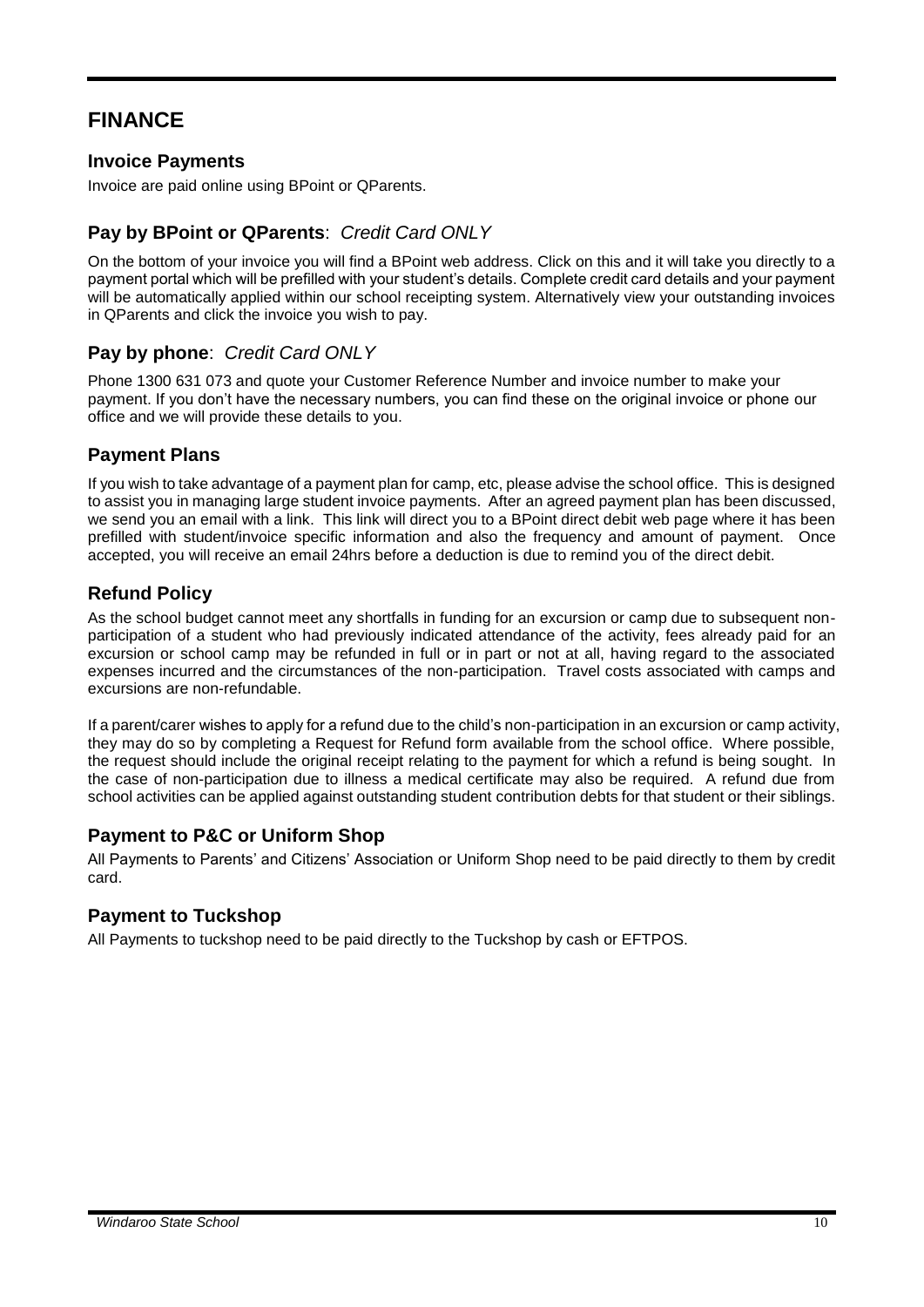#### <span id="page-10-0"></span>**Voluntary Air Conditioning Scheme**

#### **\$80 per family**

Windaroo State School have air conditioners in each classroom for all our students in both the hot summer months and cold winter days.

To continue this great asset we would appreciate your contribution of \$80 per family to help us maintain our Air Conditioning Scheme. Your contribution ensures that air conditioners are serviced, maintained and replaced when required.

#### <span id="page-10-1"></span>**Student's Personal Money**

Students should not leave money in school bags, tidy trays or on the desk for obvious reasons. To avoid the risk of loose money being lost from a pocket etc. please ensure it is secured in a purse or envelope clearly marked with the child's name and class.

If a student is found to have more than \$20.00 at school, their parent/carer will be notified to make them aware of the situation.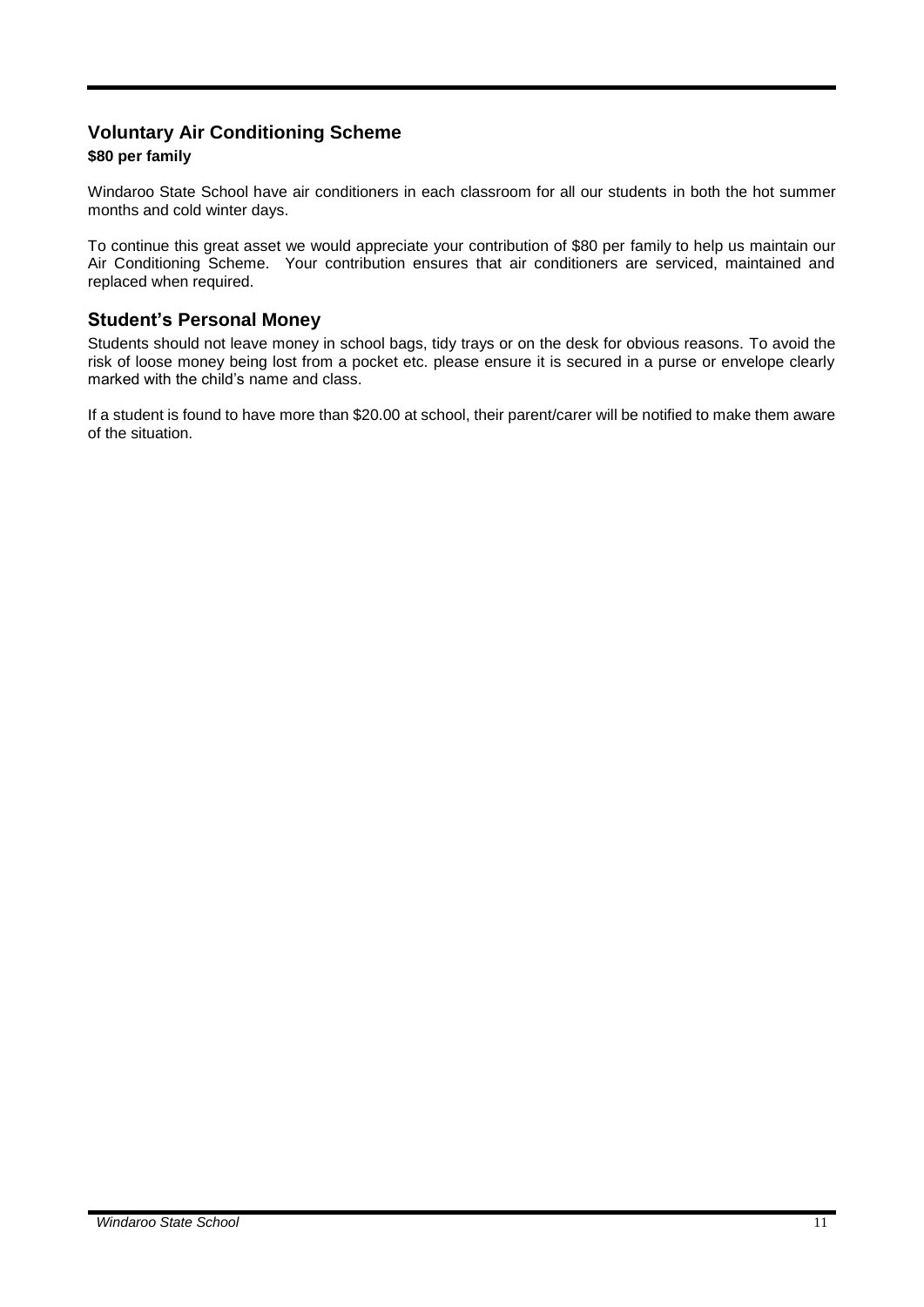### <span id="page-11-0"></span>**CURRICULUM**

#### <span id="page-11-1"></span>**National Curriculum**

The Australian Curriculum is being implemented in all states and territories of Australia. The learning areas of English, Maths, Science, HASS (Humanities and the Social Sciences), Health and Physical Education, Technologies, The Arts and LOTE have been phased in as part of the curriculum at Windaroo State School.

The curriculum includes:

- ◆ Rationale and Aims
- Content and Proficiency Strands
- General Capabilities
- Cross-Curriculum Priorities
- Year Level Descriptors
- ◆ Year Level Achievement Standards.

<span id="page-11-2"></span>For more information go to: *[www.australiancurriculum.edu.au](http://www.australiancurriculum.edu.au/)*

#### **Our Curriculum**

Education Queensland has provided curriculum programs called 'Curriculum into the Classroom for Schools'. These programs are based on the Australian Curriculum and are in the areas of English, Maths, Science, HASS (Humanities and the Social Sciences). Technologies, The Arts, Health and Physical Education and LOTE. While some components of these Learning Areas are taught individually many of the learning outcomes for our students are achieved through an integrated approach to curriculum.

At Windaroo we view curriculum in a broad sense. That is, we see it as being much more than just basic skills, important as these are. Curriculum is also seen to be more wide-reaching than that which takes place only in the classroom. All of the child's experiences, both at school and outside the school, constitute learning and contribute towards the shaping of the person. We therefore believe that learning should take into account children's interests and their wider life outside the school. It needs to generate in them an enthusiasm for learning and a desire to understand the world around them. It needs to give them knowledge and skills, which empower them for further learning and for life.

We recognise at the same time that one of the most important skills in life is the ability to live and work harmoniously with others. Our school therefore, places an emphasis upon social skills and cooperative learning ensuring that children have adequate opportunity to grow as individuals whilst at the same time being able to learn how to contribute to the life of the group.

To achieve the goal of assisting each child towards reaching their full potential we provide a quality learning program that is broad in its scope and centred upon children's needs and interests; one that is stimulating, challenging and yet provides every child with the opportunity to experience success and, above all, inspires them to want to become lifelong learners. At the same time it produces competence in basic skills.

Teachers prepare and implement units of work in English, Mathematics, Science and other Learning Areas. These units will be tailored to meet the needs of all students, including high achievers and those needing intervention and support. Teachers will provide appropriate reports on the outcomes achieved by all students in both academic and other areas.

Our school reports to parents/carers twice yearly using the Education Queensland format. A five point rating scale indicates student achievement across the eight Learning Areas. These ratings are moderated across the year level. Parents/carers are also invited to discuss student progress at a face to face meeting each semester, at the end of Terms 1 and 3.

As a developing school we are continuously involved in the long term task of adapting the various state curriculum programs to suit the needs of our own students.

We encourage you to take the opportunity at Windaroo to become involved in your child's learning by showing an interest in their work, by helping at the school whenever able and by being involved in the processes and programs we will be providing for you as a parent.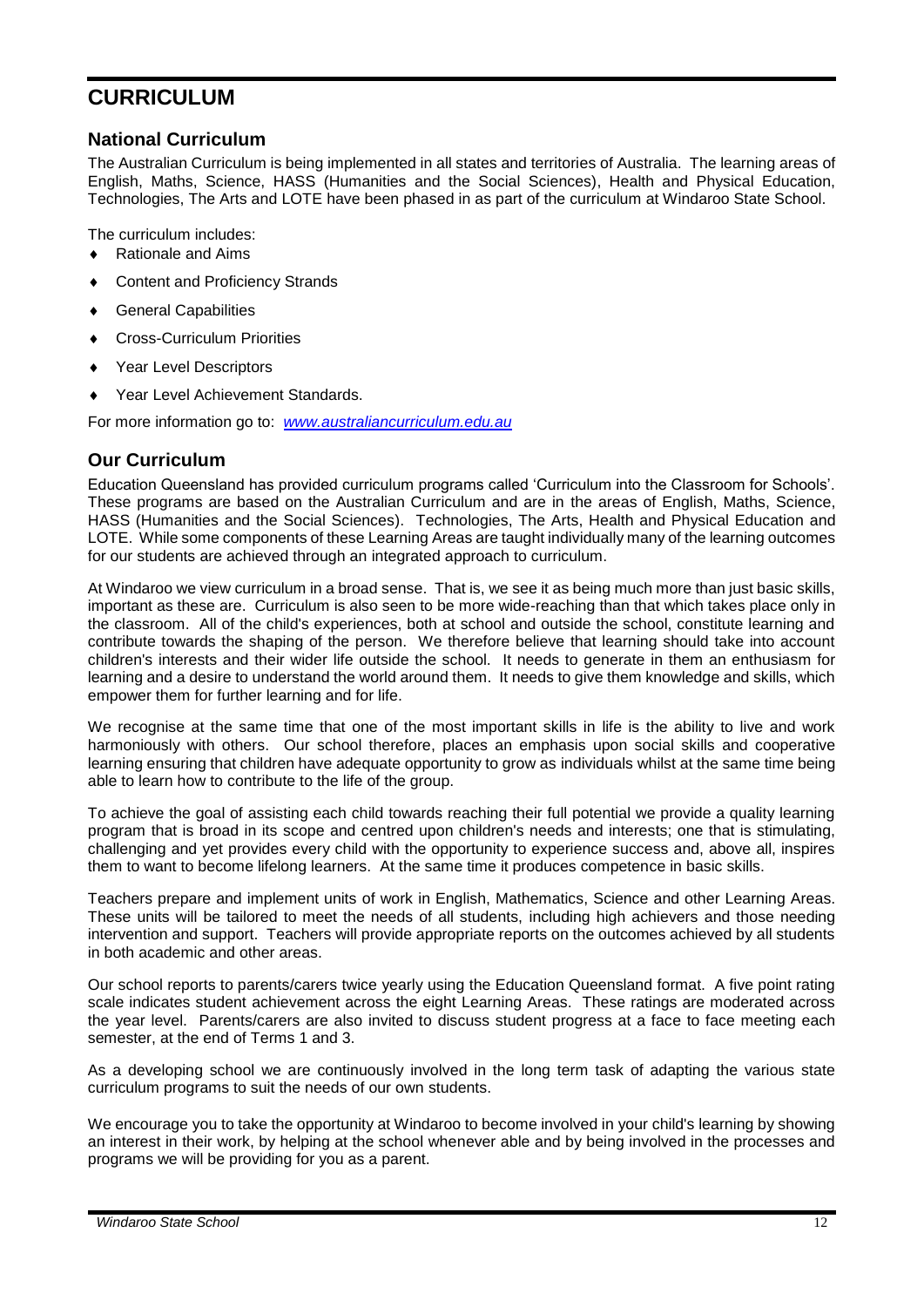#### <span id="page-12-0"></span>**Supporting Students with Special Needs**

Students in our school initially receive support from their class teacher. Where a higher level of support is required the class teacher, with permission from the parents/carers, completes a referral for the Special Needs Committee. Support may be provided by the Support Teacher: literacy and numeracy, Guidance Officer or Speech Language Pathologist depending on the needs of the child.

Support takes place in many different forms, depending on the needs of the student and programs available. It may take place in the classroom, small group, individual counselling and individual support. It can also vary from short term to long term and be provided by specialist teachers and/or teacher aides. Students experiencing learning difficulties are referred to the Special Needs Committee. Teachers in conjunction with support staff work together to address the needs of the student.

Students with disabilities who have been verified following Education Queensland guidelines are eligible for an Education Adjustment Profile. These students will have an Individual Support Plan (ISP) and/or an Individual Curriculum Plan (ICP). These plans target specific needs of the child and provide a whole team approach to their education.

Students of exceptional ability are also catered for in our school with programs and resources being developed to assist them also towards their full potential. Academic, cultural, sporting and social/leadership opportunities are offered in order to nurture broad development of our students. Once again the support of our Enhancement teachers is accessed as necessary.

Where parents are concerned about their child's progress discussion should take place initially with teachers and the year level Deputy Principal. When it is felt that additional support is necessary the school then accesses appropriate itinerant support staff such as a Guidance Officer or Speech Language Pathologists.

#### <span id="page-12-1"></span>**Prep at Windaroo**

At Windaroo we have purpose built prep year facilities that provide the best possible learning environments for our prep students.

Kindergartens and other childcare providers will continue to offer programs for children prior to the preparatory year. The Government provides funding to the Creche and Kindergarten Association and they have provided a facility at Windaroo State School.

The Preparatory (Prep) year is the first year of school for your child. It is a full-time program that runs five days per week. Your child is expected to attend full-time in order to get the most from the Prep year.

#### <span id="page-12-2"></span>**Students need to be five by 30 June the year they start Prep.**

#### **Learning in Prep**

In Prep, children learn in many different ways including play, organised games, explicit instruction and investigation. They develop important life skills by working with other children and adults. Prep makes connections between school and what your child learns at home and in early childhood education and care.

During the course of the Prep year children will learn to develop:

- A positive approach to learning
- Independence and confidence
- Thinking and problem-solving skills
- Language skills
- Early literacy and numeracy
- Physical abilities

#### <span id="page-12-3"></span>**Physical Education, Sport and Recreation**

Our intention is to provide a wide range of fitness activities and physical skills plus sporting and recreation experiences within a program led by our Physical Education Teacher. Facilities within our school campus are developing and together with those in the wider community are being capitalised upon, as are the skills of parents/carers and other community members in the pursuit of a broad based program.

Emphasis is placed upon fitness and basic skills with components of outdoor education, aquatics, athletics, dance, gymnastics and games comprising the program. "Aussie Sports" plays a valuable role and a balance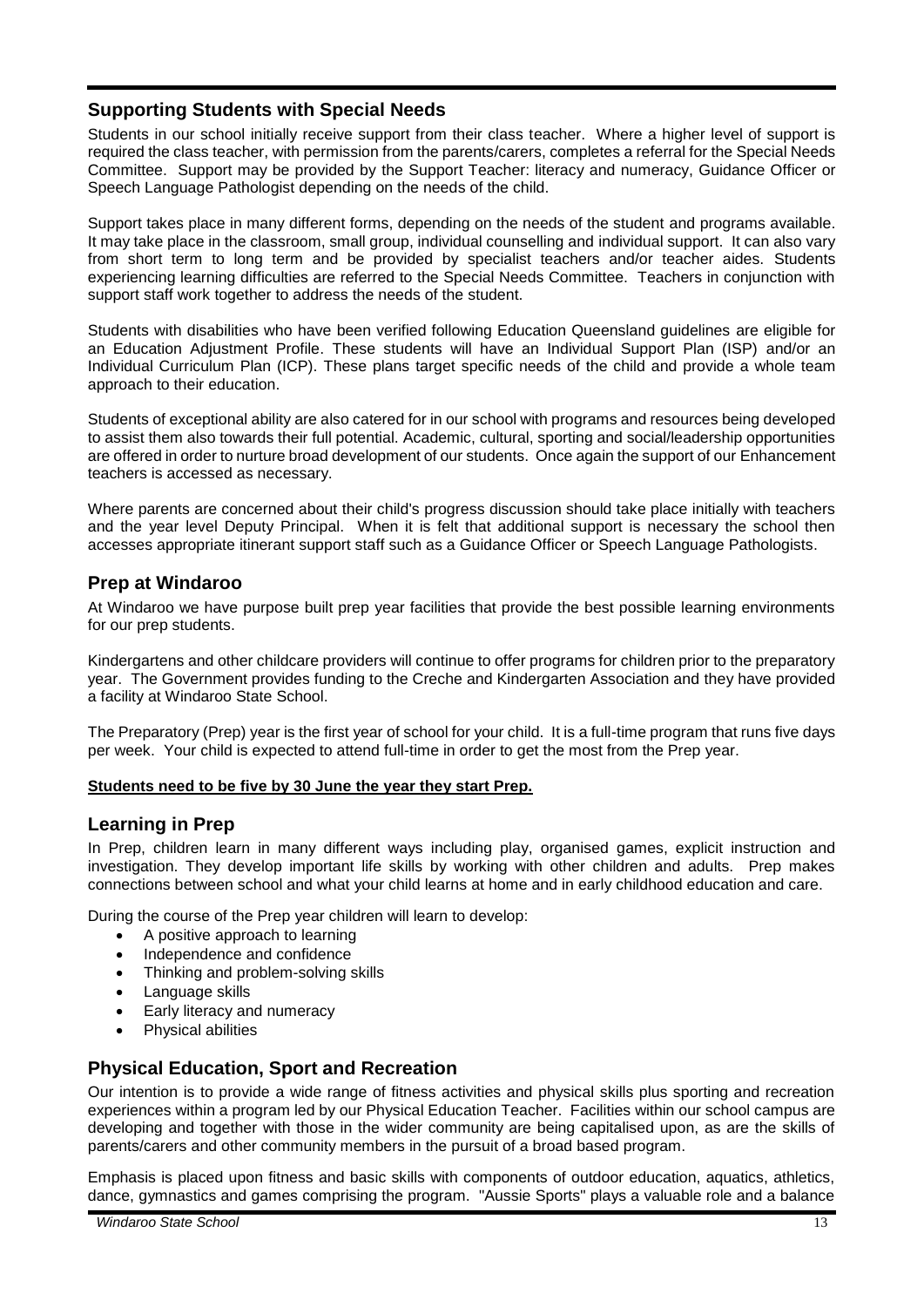is sought between social and competitive matches in the sporting program. Interschool and intraschool sport is encouraged.

A camping and outdoor education program has been developed whilst lunchtime sport and recreation activities are provided.

#### <span id="page-13-0"></span>**Science Program**

The Science program at Windaroo State School is unique in that it is treated as a specialist subject. Each week, students from Prep to Year 5 come to our purpose built science room for their lesson. Two of our science teachers at Windaroo are previous winners of the Peter Doherty Award for Science Teaching Excellence, and our school has also been the recipient of "The Prime Minister's Prize for Excellence in Science Teaching in Primary Schools".

The "Green Team", a club open to all students in the school has worked together to develop over two acres of gardens around the science room and is sustained financially by selling their vegetables each week.

#### <span id="page-13-1"></span>**Instrumental Music Program**

An Instrumental Music Program, with qualified instructors, operates for brass, wind and percussion at the school for children in Years 4 to 6, and strings in Years 3 - 6.

A limited number of instruments are supplied by the school but parents/carers are encouraged to provide one for their child wherever possible.

Children on the program are withdrawn for 30 minutes instruction weekly whilst various ensembles operate to provide children with group music experience. These groups train out of school time usually during the lunch hour or before school. This Instrumental Music Program operates under a "user pays" system where an annual fee applies.

#### <span id="page-13-2"></span>**HOMEWORK**

#### **Why Set Homework?**

Most of us see homework as being valuable as it provides opportunities for students to practise skills and revise or reinforce work done in class. It helps students to develop study habits and time management skills, whilst promoting independence and self-discipline. Also, it helps parents/carers to be aware of classroom learning and promotes direct involvement in their children's learning.

#### **What Sort of Homework is Set?**

*Home Reading* is an essential feature of homework for children in all year levels. Younger children (P-2) will bring a reading book home most nights to read to you and this may require checking off on a record sheet.

Windaroo State School is also able to offer an online reading program called Reading Eggs. Children receive a username and password through their class teacher, which allows them access to an abundance of reading texts online. For those children unable to access computers at home, provisions have been made in Homework clubs before school and during breaks to access computers.

*Spelling* is likely to be set for all year levels, and the school's spelling program requires words targeted to be suited to each child's spelling developmental phase. This means that, whilst there may be a core of words for the class, students will vary in the number of words they are required to learn. Your child's teacher will explain the process for checking spelling or sight words.

*Basic maths facts and computations* will often be set and need to be practised to ensure these important building blocks for learning are solid. The school has provided access for our children to Mathletics, which is an online program that allows children to practice a range of Mathematical skills in a fun, engaging and challenging way. Children receive a username and password through their class teacher. Class teachers may set specific tasks to be completed for homework.

Sometimes students will be required to prepare or practice a talk at home, or to complete a piece of writing. Other English activities could include a word building activity or a comprehension task. Homework may be a project or research activity with clearly set criteria and expectations of parental input. Home tasks in report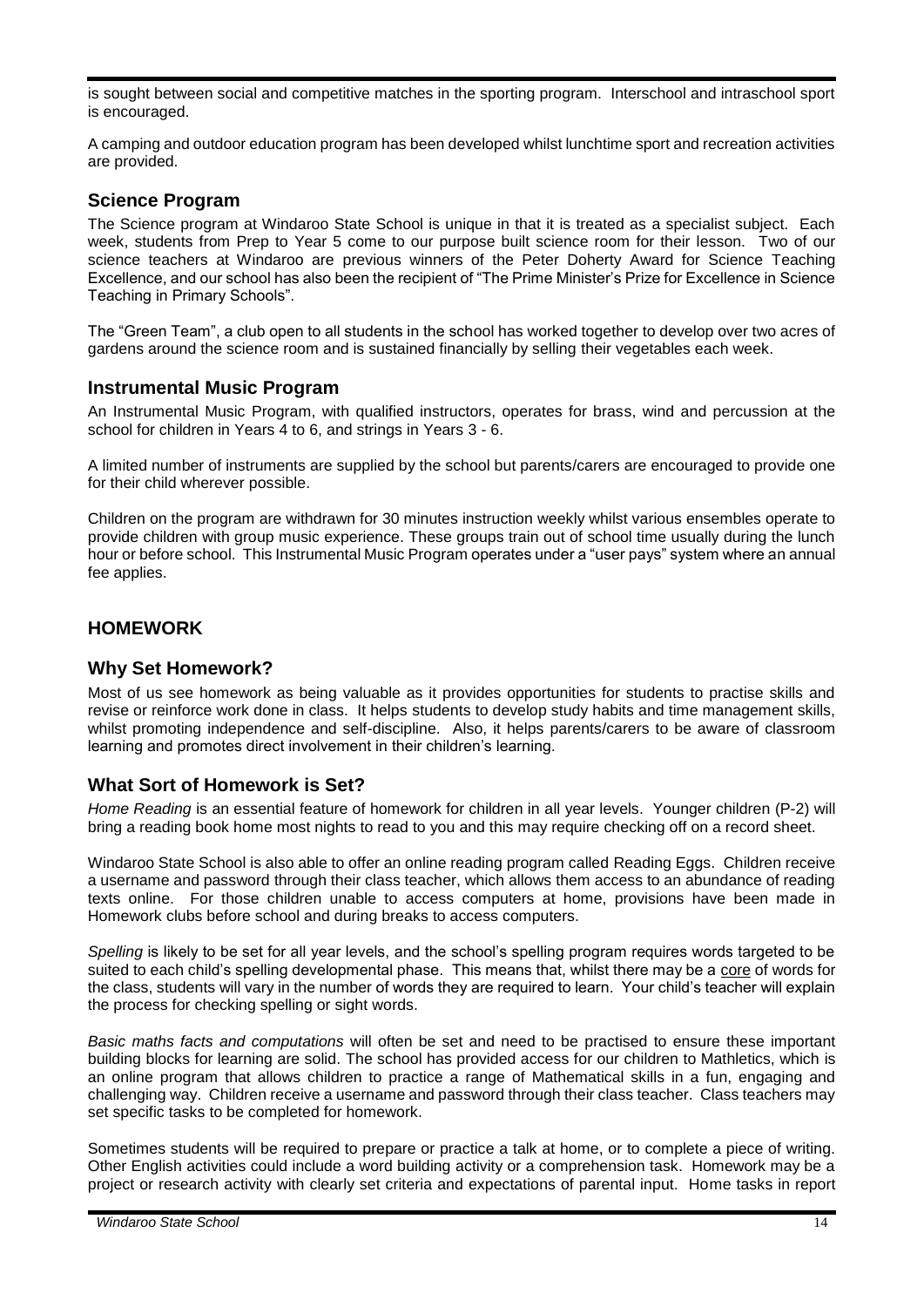writing might include proof-reading, rewriting, illustration and presentation details.

The policy of this school is to ensure a child's homework expectations reflect learning abilities / needs.

#### **When is it Set and How Much?**

Teachers normally set homework over a 4 night weekly period, generally Monday to Thursday. Some teachers set homework for a 4 day period from midweek to midweek – but still only 4 nights' work – to eliminate the "Monday blues". (Example – homework sheet goes home on Wednesday, comes back Tuesday.) Our policy is to ensure weekends are homework free for parents/carers that desire this, allowing children and their families to be flexible and plan completion of homework around other commitments.

Year 1 children are not expected to spend any more than 5—15 minutes nightly on homework. This gradually increases until Year 3 where it may take from 10—25 minutes. By Year 6, 20-45 minutes would be reasonable. (These suggested nightly limits would include home reading.) Naturally some children will take longer than others, but if your child is taking a significantly longer amount of time completing homework, it is best to contact your child's class teacher.

#### **What if there's No Homework?**

Sometimes students complete their contacted homework in a day or two, and would like to do more. Sometimes you find yourself with time to work with your child and their homework is completed. Also, due to short weeks, holidays and special excursions, a child might not be assigned homework.

*Here are some suggestions for informal homework activities:*

- The educational apps Reading Eggs and Mathletics available to all our students;
- ◆ Read library books with / to your child;
- ◆ Keep diaries and other forms of writing (letters, lists, etc);
- Learn some practical task about the house (gardening, cooking, sewing, etc);
- Discuss current affairs from radio, TV or newspaper;
- Older children may be encouraged to watch such shows each night;
- ◆ Join a local library, select books together;
- ◆ Participate in sporting or cultural activities;
- Conduct open-ended investigations;
- ◆ Encourage participation in a hobby.

#### **How Will I Know What My Child's Teacher's Homework Guidelines Are?**

Parents/carers will receive a letter from the class teacher, detailing the types of homework activities that will be expected to be done, the approximate time to be spent on homework and the teacher's expectations and requirements for completion. There will be a return portion for you to sign and send back, to show you and your child have discussed these guidelines.

#### **How Can I Best Help With My Child's Homework?**

Children work better once they've established routines, but they may need assistance in setting up those routines. You can help your child become better organised with the following suggestions:

- **Establish a homework place**: Encourage your child to work at the same place every day. It should be quiet and free from other distractions. Your child should come to expect this space to be available for homework activities.
- **Establish a homework time**: Encourage your child to work at the same time every day. Make sure this time doesn't clash with other favourite activities and discourage rival activities at this time.
- **Agree on who will help and what kind of help will be given.**
- **Provide support and encouragement for genuine effort:** None of us works at a maximum capacity 24 hours a day. And remember your child has put in a full day at school on a range of academic tasks. Avoid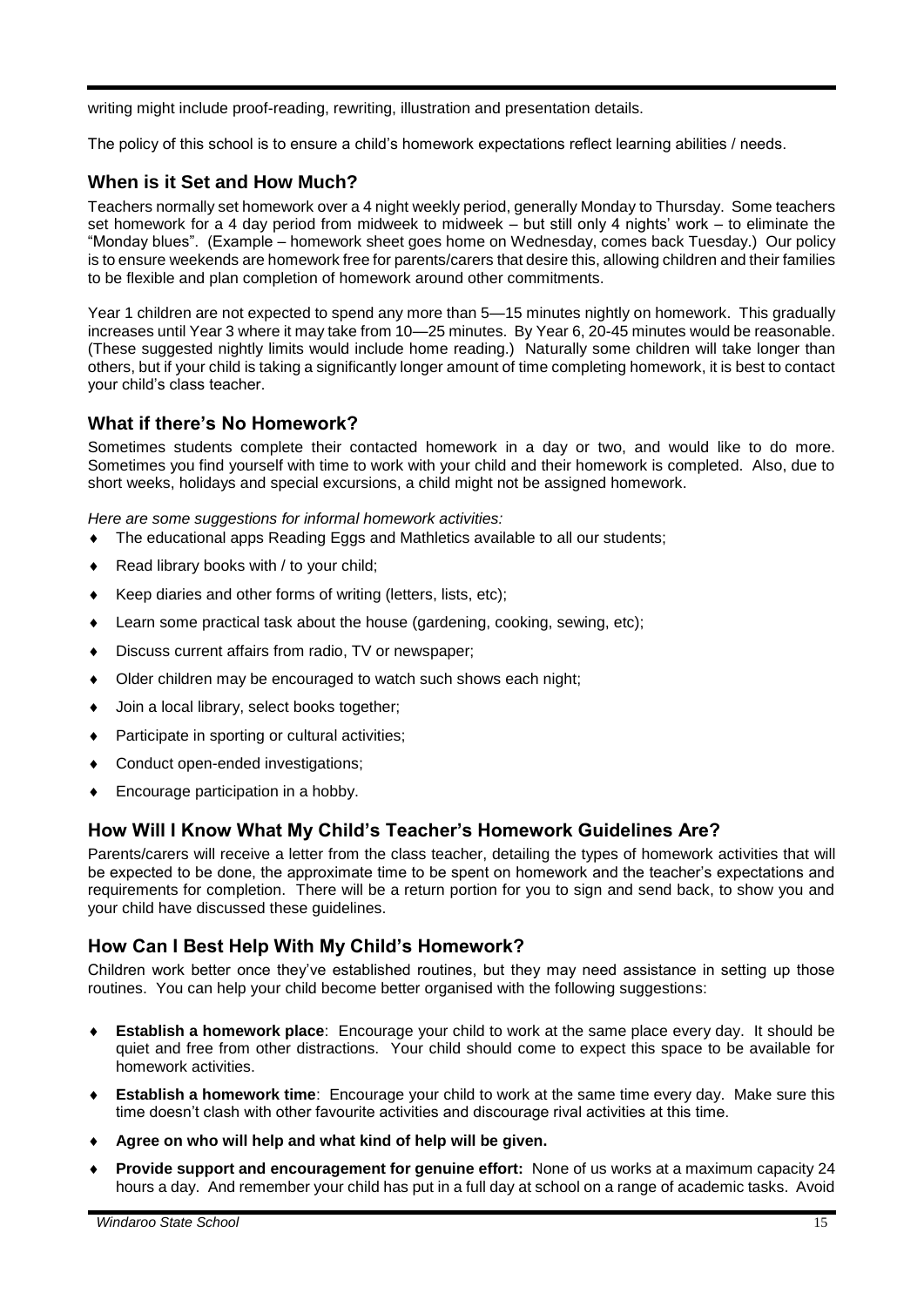excessive correction, so your child sees you as an encourager, not a punisher.

- **Check for completion:** Yes, homework is your child's responsibility. Checking to see that it is complete shows your interest, and setting up home structures to encourage completion builds responsibility. Example: "When you have finished your homework, you may watch TV.
- **Confer with Class Teacher when problems occur**: This communication will show your child that home and school are together in support of their education and will also help teachers *to ensure appropriate homework expectations are in place.*

#### <span id="page-15-0"></span>**Excursions**

As part of our goal to make learning as meaningful as possible children will be taken on educational excursions from time to time. The type, number and cost of excursions will be carefully planned so as not to burden parents unduly, financially.

There is a school policy on camps and excursions. These excursions are generally organised on a class basis and supplement the work already being done in the classroom.

Prior to any excursion full information will be provided in writing and your consent sought. We request your assistance in returning permission forms and payment by the date requested. For your information, our cash collection times are from 8:15am-9:30am Mondays, Wednesdays and Fridays via a window at the back of the Administration Block. Payment can also be made on-line by BPoint and QParents.

Often parents/carers may be requested to provide transport where there are smaller groups involved. We appreciate this valuable support but insist that children be accommodated **one to each seatbelt only** in these instances. Each vehicle used for conveying students must be currently registered, covered by Third Party Insurance and driven by a licensed driver.

**Refunds:** Please refer to our *Refund Policy* in the "Finance" section.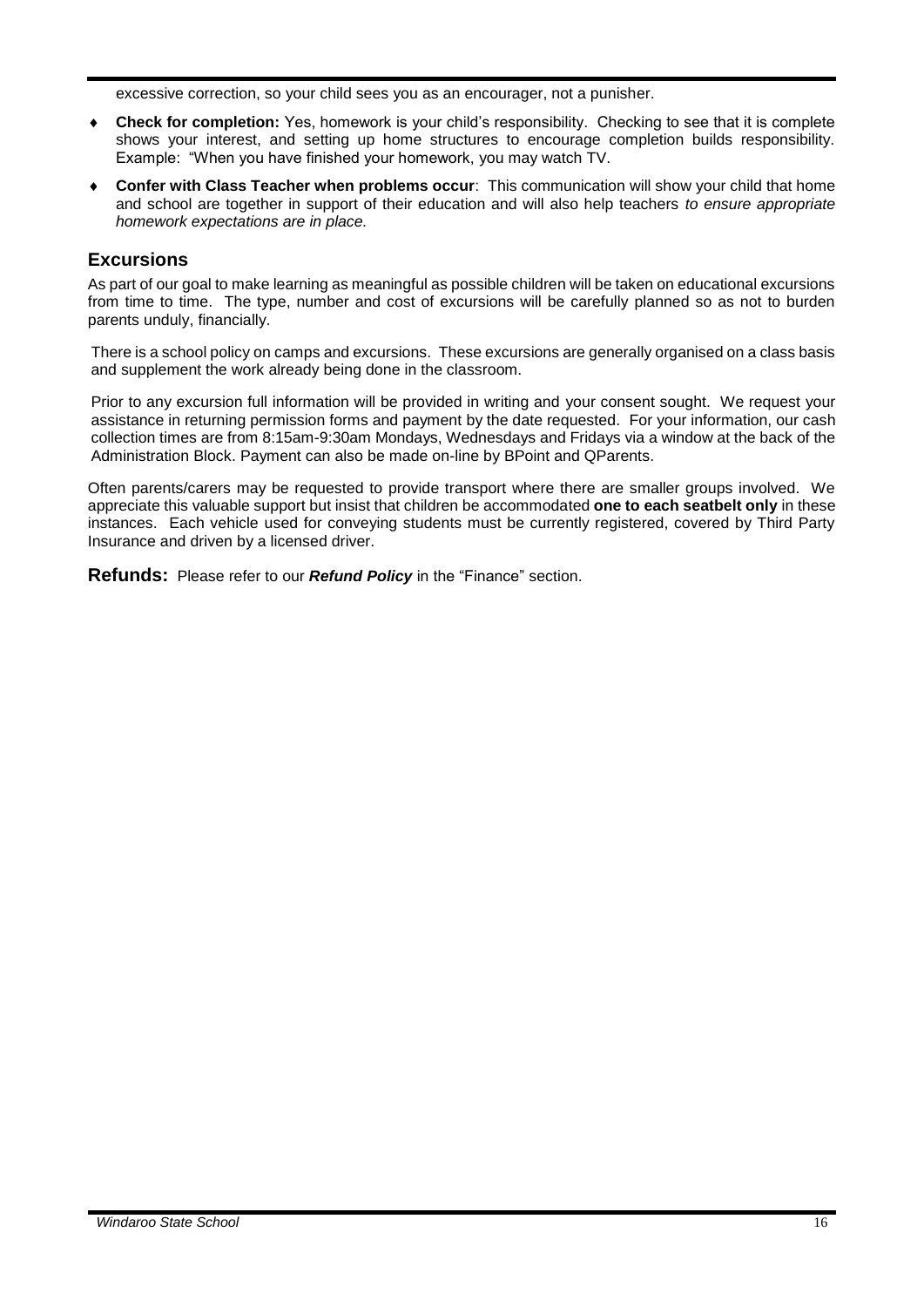#### <span id="page-16-0"></span>**Educational Devices / Bring Your Own Device Policy**

Each year we revise our requirements and expressions of interest for teachers, classes and students to use BYO Devices. This BYO Device must be an iPad with version IOS 13 or above. Devices are to be used for learning purposes ONLY as directed by the teacher.

#### **Students and Parents must sign an agreement to:**

- use it for learning purposes as directed by their teacher;
- act responsibly and not use the device to find, create or send information that might be harmful, inappropriate or hurtful to them or anyone else;
- respect others when they talk to, and work with them online, and never write or participate in online bullying;
- only use applications/games that have an appropriate age rating and that have been approved by their teacher;
- never access the internet through 3/4G, hotspots, or other independent network connection;
- never connect to another device via Bluetooth, Personal Hotspot or Pairing.
- only access the school wireless network for educational purposes;
- never download apps through the school network unless instructed by their teacher.
- never use their phone/device/smart watch to call people during the school day;
- never photograph or video any incidents at school, including behavioural incidents such as fights; and to always leave their device in the locked classroom during break times
- ◆ act in a responsible and ethical manner,
- not use cloud based storage services eg. icloud or dropbox to store, send, access or share information
- protect the privacy of others, never sharing images or messages via Messaging, Chat, Emails, Facebook, Facetime or any other social media application.

#### **When using their device as a camera they will:**

- only take photos and record sound or video when it is part of a class or lesson as directed by their teacher;
- seek teacher permission (as per ICT User agreement and Media Release Form) before uploading any content to any websites;
- protect the privacy of others and never post private information about another person, at home or at school.

It is also the responsibility of parent/carer to ensure that explicit content is not brought in on devices from home. If a student misuses their device a parent/carer MUST come to the School to collect the device. It will not be given back to the student.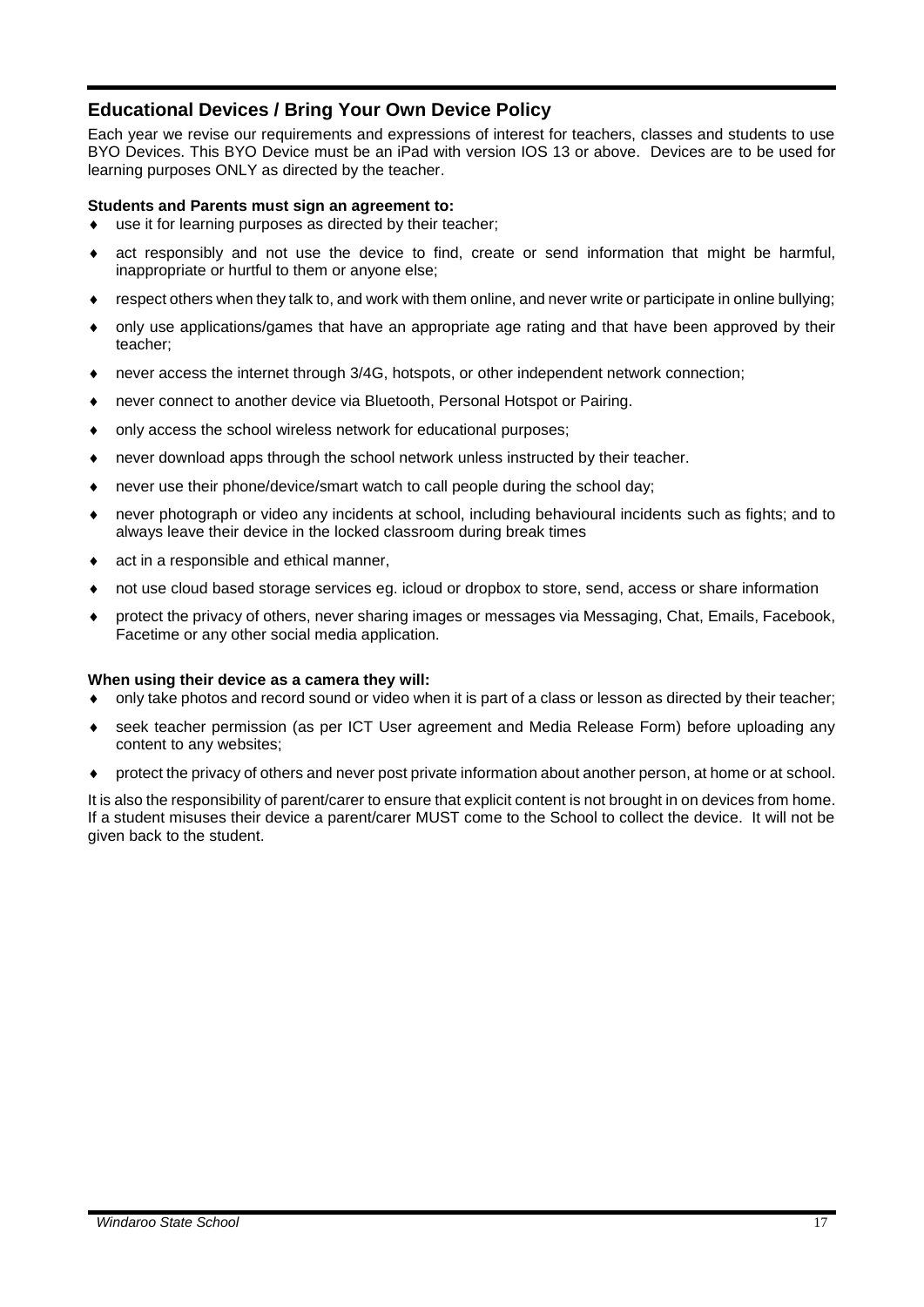## <span id="page-17-0"></span>**CHAPLAINCY SERVICE**

The school Chaplain is a safe person for young people to connect with at school, providing a listening ear, caring presence and message of hope. They care for students struggling with confusing relationships, peer pressure and self-esteem issues, family breakdown, depression, bullying, physical, sexual and emotional abuse.

Chaplains run positive, fun activities for young people, both in and out of school and foster a supportive, caring school community. This includes support for at-risk students, support for staff and families from the wider school community and spiritual support and direction for the school community.

The partnership between the school and the Chaplain, supported by local churches, businesses and community organisations, provides a network of local support and assistance. These positive relationships help young people to face issues and provide hope, meaning and purpose.

### <span id="page-17-1"></span>**BEHAVIOUR MANAGEMENT**

At Windaroo we set high expectations of children in relation to manners and behaviour. It is our belief that when we set clear expectations that everyone understands, when we acknowledge and reward good behaviour and when we have predictable and appropriate consequences for misbehaviour, children will achieve and maintain the high standard expected of them.

We value your partnership as parents/carers in supporting us if a behaviour problem arises.

Our school has a Responsible Behaviour Plan which reflects the Queensland Code of School Behaviour.

Teachers develop their Class Behaviour Plans in accordance with the School Plan with their classes on an annual basis and will provide a copy for your information. Should you wish to discuss any aspect with us, please don't hesitate to contact your child's teacher, or an administrator.

To help ensure a safe, supportive environment, the following school rules which teach and promote our high standards of responsible behaviour are essential.

#### **All students will:**

- Be Safe
- Be Responsible
- Be Respectful

Each week teachers will discuss a school rule linked to a Behaviour of the Week to ensure that every child understands fully what each rule means.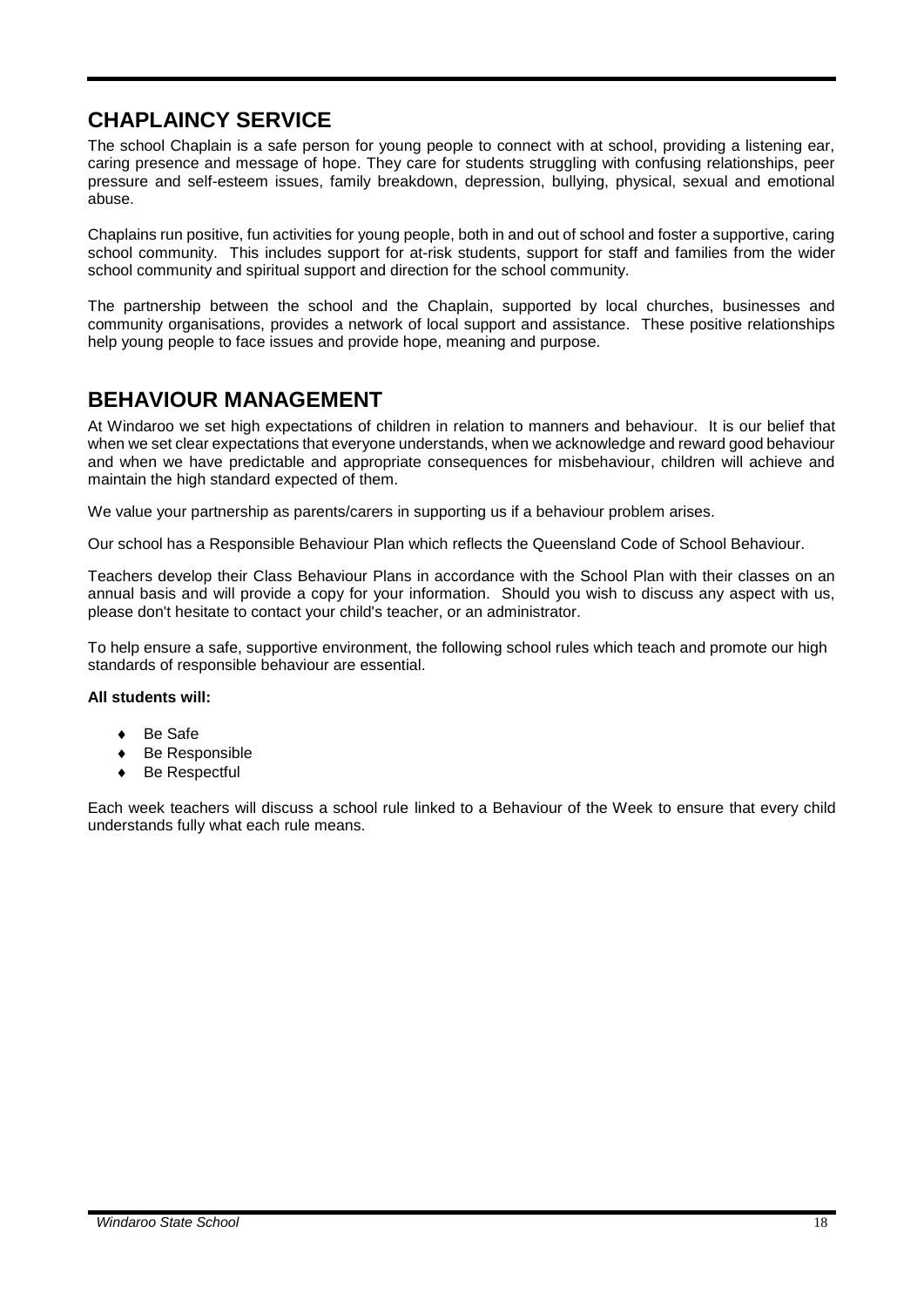#### **Schoolwide Expectations Teaching Matrix**

A set of behavioural expectations in specific settings has been attached to each of our three school rules. The Schoolwide Expectations Teaching Matrix below outlines our agreed rules and specific behavioural expectations in all school settings.

| <b>SCHOOLWIDE EXPECTATIONS TEACHING MATRIX</b> |                                                                                                                                                              |                                                                                                                                              |                                                                                                                             |                                                                                                                    |                                             |                                                                                                                                                                       |
|------------------------------------------------|--------------------------------------------------------------------------------------------------------------------------------------------------------------|----------------------------------------------------------------------------------------------------------------------------------------------|-----------------------------------------------------------------------------------------------------------------------------|--------------------------------------------------------------------------------------------------------------------|---------------------------------------------|-----------------------------------------------------------------------------------------------------------------------------------------------------------------------|
|                                                | <b>ALL AREAS</b>                                                                                                                                             | <b>CLASSROOM</b>                                                                                                                             | <b>PLAYGROUND</b>                                                                                                           | <b>STAIRWELL</b>                                                                                                   | <b>TOILETS</b>                              | <b>BUS LINES/BIKE</b><br><b>RACKS</b>                                                                                                                                 |
|                                                | Use equipment<br>appropriately<br>Keep hands, feet<br>and objects to<br>yourself                                                                             | <b>Walk</b><br>$\blacksquare$<br>Sit still<br>Enter and exit room<br>in an orderly<br>manner                                                 | Participate in school<br>approved games<br>Wear shoes and<br>socks at all times<br>Be sun safe; wear a<br>broad brimmed hat | Rails are for hands<br>Walk one step at a<br>time<br><b>Carry items</b><br>Keep passage ways<br>clear at all times | <b>Wash hands</b><br>Walk<br>$\blacksquare$ | Use own<br>$\blacksquare$<br>bike/scooter only<br>Walk bike/scooter to<br>$\blacksquare$<br>the gate<br>Wait inside the gate<br>$\blacksquare$<br>until the bus stops |
| <b>RESPECTFUL</b><br>볾                         | <b>Respect others'</b><br>personal space and<br>property<br><b>Care for equipment</b><br>Clean up after<br>vourself<br>Use polite language<br>Wait your turn | Raise your hand to<br>speak<br><b>Respect others'</b><br>right to learn<br>Talk in turns<br>$\blacksquare$<br>Be a good listener             | Play fairly - take<br>turns, invite others<br>to join in and follow<br>rules<br>Care for the<br>environment                 | Walk quietly and<br>orderly so that<br>others are not<br>disturbed                                                 | Respect privacy of<br>others                | Wait your turn<br>Keep your<br>$\blacksquare$<br>belongings nearby<br>Have your bus pass<br>$\blacksquare$<br>ready                                                   |
|                                                | Ask permission to<br>leave the classroom<br>Be on time<br>Be in the right place<br>at the right time<br><b>Follow instructions</b><br>straight away          | Be prepared<br><b>Complete set tasks</b><br>Take an active role<br>in classroom<br>activities<br>Keep work space<br>tidy<br><b>Be honest</b> | Be a problem solver<br><b>Return equipment to</b><br>appropriate place at<br>the sports bell                                | Move peacefully in<br>single file                                                                                  | Use toilets during<br>breaks                | Have your name<br>marked on the bus<br>roll<br>Leave school<br>$\blacksquare$<br>promptly                                                                             |

<span id="page-18-0"></span>These expectations are communicated to students via a number of strategies, including:

- Behaviour lessons conducted by classroom teachers
- Reinforcement of learning from behaviour lessons on School Assemblies and during active supervision by staff during classroom and non-classroom activities.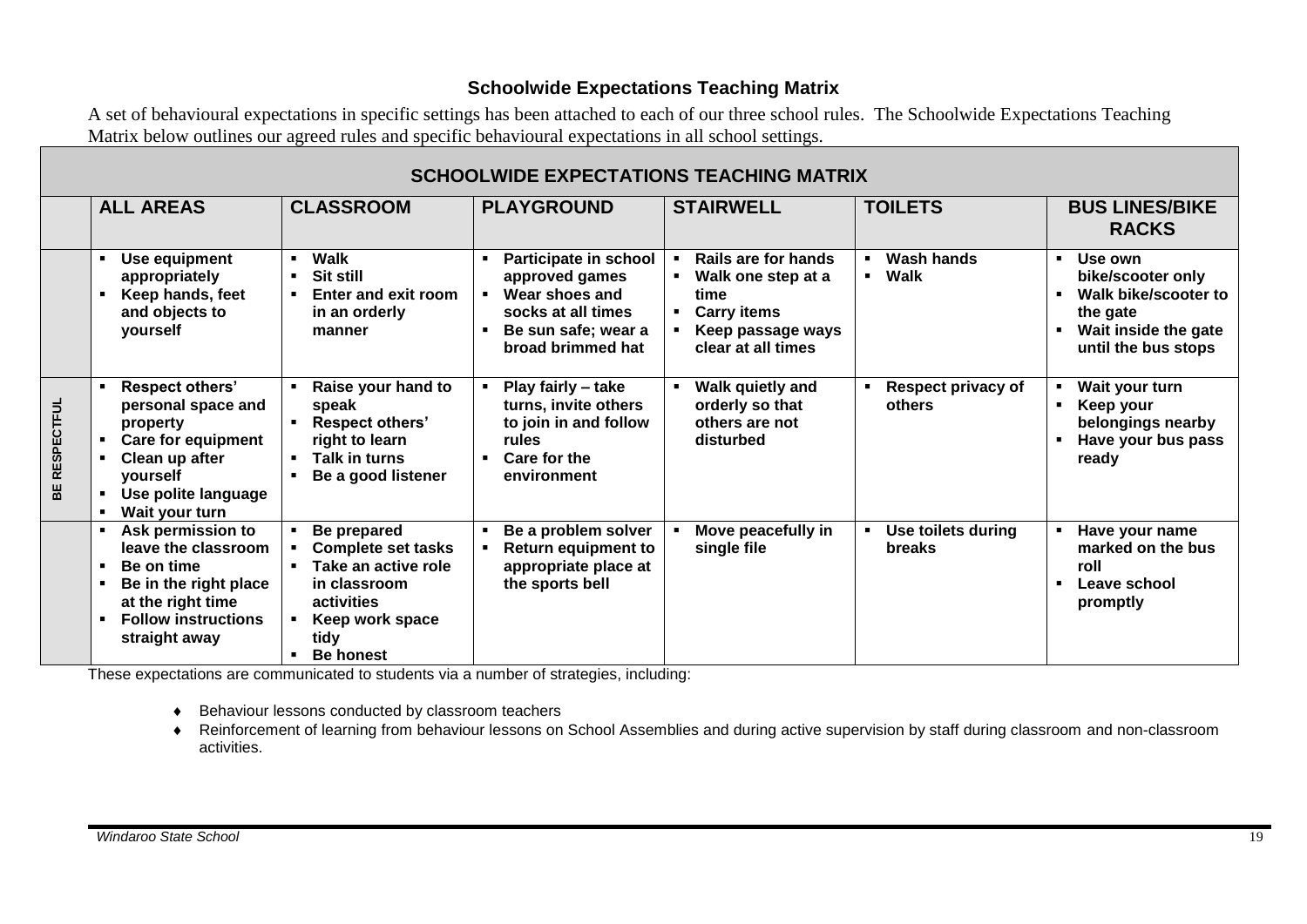## <span id="page-19-0"></span>**Behaviour Management Record Sheet Matrix**

|                              |                                                                       | <b>LEVEL1</b>                                                                                                                                                                                                                                                                     | LEVEL 2                                                                                                                                                                                                                                                                                                                  | LEVEL <sub>3</sub>                                                                                                                                                                                                                                                                                                                                                                            | <b>LEVEL 4</b>                                                                                                                                                                                                                                                                                           |
|------------------------------|-----------------------------------------------------------------------|-----------------------------------------------------------------------------------------------------------------------------------------------------------------------------------------------------------------------------------------------------------------------------------|--------------------------------------------------------------------------------------------------------------------------------------------------------------------------------------------------------------------------------------------------------------------------------------------------------------------------|-----------------------------------------------------------------------------------------------------------------------------------------------------------------------------------------------------------------------------------------------------------------------------------------------------------------------------------------------------------------------------------------------|----------------------------------------------------------------------------------------------------------------------------------------------------------------------------------------------------------------------------------------------------------------------------------------------------------|
| <b>Minor</b><br><b>Major</b> | <b>CEVELS</b><br>$\Rightarrow$<br><b>SCHOOL RULES</b><br>Л            | <b>Discuss behaviours with student</b><br>$\bullet$<br><b>Optional logical consequence</b><br>٠<br>No recording in Duty Folder<br>$\bullet$<br>eg. -walk with teacher<br>-pick up litter<br>-sit out and watch play<br>-go back and walk<br>-play in undercover area only         | <b>Discuss behaviours with student</b><br><b>Record name and behaviour</b><br>$\bullet$<br>Immediate logical consequence<br>$\bullet$<br>eg, -walk with teacher<br>-pick up rubbish<br>-sit out and watch play<br>-go back and walk<br>-play in undercover area<br>-remove object                                        | <b>Discuss behaviours with student</b><br><b>Record name and behaviour</b><br>$\bullet$<br>$\bullet$<br>20 min detention<br>$\bullet$<br><b>Parent notified via Behaviour</b><br><b>Management Record Sheet</b>                                                                                                                                                                               | <b>Record name and behaviour</b><br>Red alert card sent,<br>Administrator take child to office<br><b>Follow up by Administrator</b><br>۰<br>Parent notified / interview held IF<br>$\bullet$<br><b>REQUIRED</b><br>20 minute detention in office<br>٠<br><b>Behaviour contract IF</b><br><b>REQUIRED</b> |
| <b>Be</b><br>Safe            | 1. Work and play<br>safely<br>2. Always be in the<br>appropriate area | R1:11<br>• Not wearing hat / shoes<br>. Running on paved areas or around<br>buildings<br>- Eating gum<br>• Sitting on port racks<br>R <sub>2</sub> :L <sub>1</sub><br>. Not waiting outside tuckshop before<br>8.15am<br>- Playing (ball) games outside tuckshop<br>before 8.15am | R1:12<br>· Spitting on the ground<br>• Throwing objects at ground<br>- Carrying sticks<br>- Rough play<br>· Riding bike/skateboard/scooter/roller<br>blades on school grounds<br>R2:12<br>. Eating outside of area<br>. Walking and eating<br>• Playing in and around toilets<br>- Leaving desk for inappropriate reason | R1:13<br>- Physically intimidating<br>- Dangerous rough play<br>- Deliberately hurting or intending to<br>hurt<br>- Damaging other student's clothing<br>- Throwing objects with potential to hurt<br>R2:13<br>. Being in an out of bounds area<br>- Playing outside own play area<br>- Playing on adventure playground,<br>courts or oval before school<br>- Leaving room without permission | <b>R1:L4</b><br>- Possession of unlawful objects or<br>substances<br>- Having dangerous objects at school<br>eg, matches, knives, screwdrivers<br>Violent acts causing injury<br>• Throwing objects causing injury<br><b>R2:L4</b><br>- Leaving school grounds                                           |
|                              | 3. Follow supervisor's<br>directions the first<br>time                | <b>R3:L1</b>                                                                                                                                                                                                                                                                      | R3:12<br>· Ignoring a direction                                                                                                                                                                                                                                                                                          | R3:13<br>Continual insolence / disobedience<br>Giving misleading information to an<br>adult                                                                                                                                                                                                                                                                                                   | R3:14<br>- Deliberate physical, verbal or written<br>abuse to an adult<br>- Giving false information to an adult                                                                                                                                                                                         |
| Respectful<br>စီ             | 4. Act respectfully to<br>all                                         | <b>R4:L1</b>                                                                                                                                                                                                                                                                      | R4:12<br>· Disrespectful to others eg, pulling<br>faces, laughing/pointing at, low level<br>name calling                                                                                                                                                                                                                 | R4:L3<br>· Offensive/threatening actions, verbal<br>or written comments<br>- Encouraging someone to break a rule                                                                                                                                                                                                                                                                              | <b>R4:L4</b><br>- Deliberate / continuous physical n<br>(including spitting), verbal or written<br>abuse (including MSN, email & text).<br>- Creating/spreading malicious rumours                                                                                                                        |
|                              | 5. Care for all personal<br>and school property                       | <b>R5:L1</b><br>• Litterina<br>· Inappropriate use of resources eg.<br>water, paper, paint                                                                                                                                                                                        | <b>R5:L2</b><br>. Disrespectful of own/others'/school<br>property                                                                                                                                                                                                                                                        | R5: L3<br>- Touching / using others' or school's<br>property without permission or<br>inappropriately<br>· Using multimedia inappropriately<br>· Misusing own property/equipment<br>Misusing toilets - eg. running, playing                                                                                                                                                                   | <b>R5:L4</b><br>- Stealing items<br>- Vandalising school or private property<br>- Misuse / fouling of toilets                                                                                                                                                                                            |
| Responsible<br>စို           | 6. Be prepared for<br>learning                                        | <b>R6:L1</b><br>. Not wearing correct school uniform<br>(studs, sleepers, watch, signet ring<br>are acceptable)<br>• Bringing inappropriate toys to school                                                                                                                        | <b>RG:L2</b><br>. Not lined up ready for class<br>Mobile phone not handed in to Office<br>• Playing with toys in class<br>· Using class time inappropriately<br>• Loitering after school                                                                                                                                 | <b>R6:L3</b><br>· Work refusal<br>Inappropriate use of toys / jpods etc                                                                                                                                                                                                                                                                                                                       | <b>R6:L4</b><br>- Continuous refusal to work<br>- Use of mobile phone during school<br>hours                                                                                                                                                                                                             |
| Other                        |                                                                       | Other: L1 -                                                                                                                                                                                                                                                                       | Other: L <sub>2</sub>                                                                                                                                                                                                                                                                                                    | Other: L3                                                                                                                                                                                                                                                                                                                                                                                     | Other: L4                                                                                                                                                                                                                                                                                                |
|                              |                                                                       |                                                                                                                                                                                                                                                                                   |                                                                                                                                                                                                                                                                                                                          |                                                                                                                                                                                                                                                                                                                                                                                               |                                                                                                                                                                                                                                                                                                          |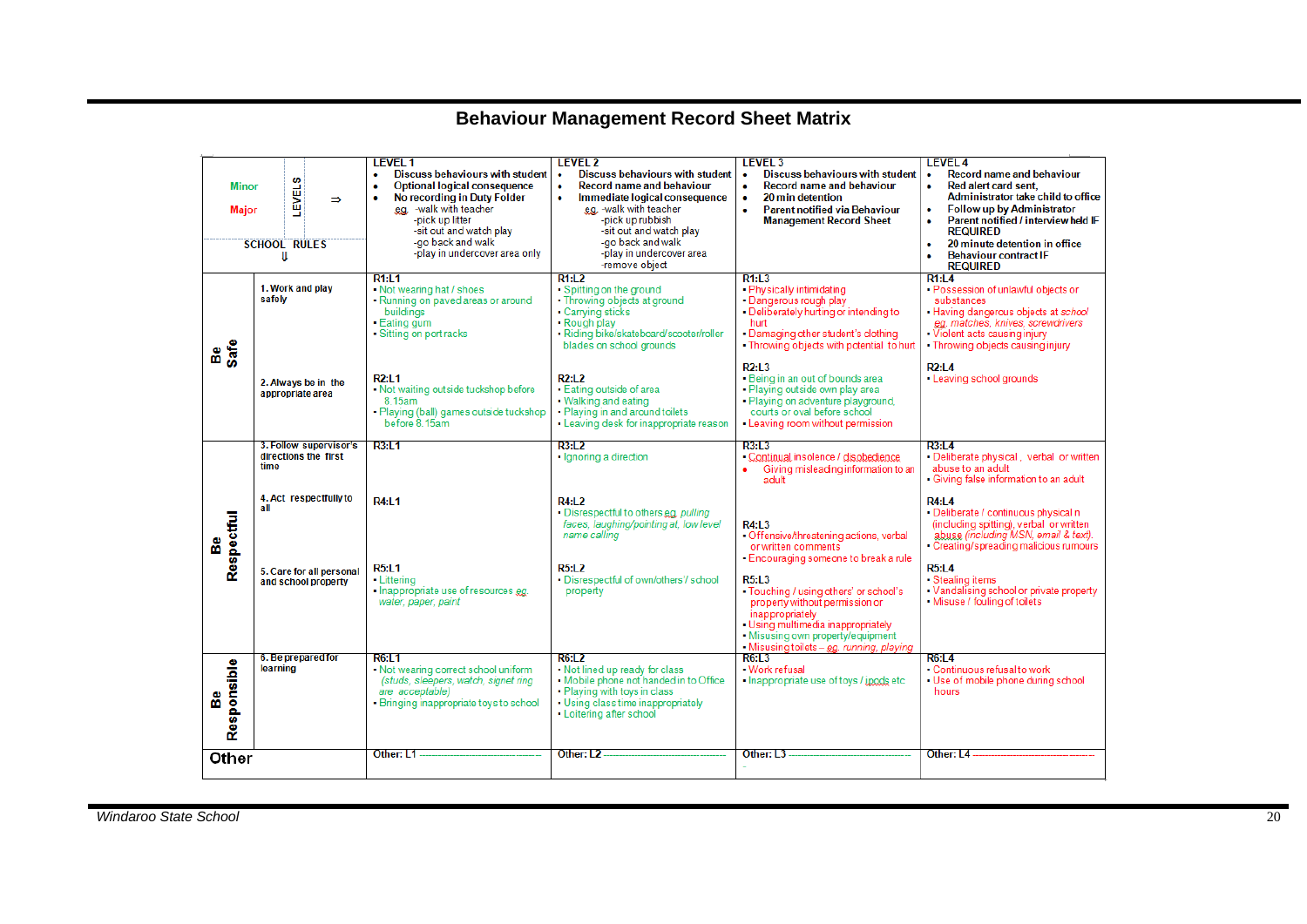#### <span id="page-20-0"></span>**Bullying – No Way**

See Responsible Behaviour Plan – available on our Website.

At Windaroo State School we aim to promote Behaviour Management in a Supportive School Environment where all members of the school community have the right to work and interact without disruption in a safe, supportive environment which promotes cooperation and learning.

#### <span id="page-20-1"></span>**What is Bullying?**

Bullying is any type of **repeated behaviour**, intentionally or unintentionally towards a person/persons causing physical hurt or emotional pain.

#### **Bullying can be:-**

- *Physical - e.g. pushing, hitting, kicking, tripping, crashing on purpose, property damage, throwing items to cause physical harm, stand over tactics.*
- *Verbal -* e.g. threatening, verbal intimidation, rude remarks, ridicule, demanding money or services, using words that suggest weakness, ugliness, sexual reference or which attack ethnic or religious characteristics.
- *Emotiona***l -**e.g. gestures, repeated whispering, exclusion, spreading nasty rumours or gossip, passing notes, manipulation of friends.
- *Digital / Online –* by posting information or pictures online using social media or email

#### <span id="page-20-2"></span>**Why do Bullies bully?**

An imbalance or abuse of power is at the heart of bullying and harassment. Power imbalance underpins all incidents of verbal, physical and emotional abuse as well as gender and racist violence. Bullies repeatedly use this power to oppress others less powerful than themselves on the basis of gender, racial background, religious or cultural beliefs, physical appearance, abilities and disability and socio-economic status.

#### <span id="page-20-3"></span>**What can we do about bullying?**

- Raise awareness– education about bullying.
- Survey to identify bullies and locations within the school where bullying happens.
- Ensure bullying is reported—encourage and promote reporting of bullying.
- Develop student social skills so that they can be assertive towards students who bully.
- Active duty of care by all school staff and parents/carers.

#### <span id="page-20-4"></span>**What are we doing at Windaroo State School to prevent bullying from happening?**

- Share bullying information with the school community on awareness raising through the school newsletter, forums, assemblies and display.
- Continue to educate students by providing lessons that provide them with information about bullying, the different types of bullying and strategies to deal with bullying (e.g. conflict resolution, problem solving).
- Invite people into our school to share with students bullying scenarios e.g. Brain Storm Productions
- Promote the key values of our school care, co-operation respect, responsibility, self-esteem and selfreliance.
- Provide a consistent school process for reporting and investigating any type of bullying with the school.
- Rewarding students who have been supportive and caring towards others within the school.
- Display resources around the school campus that reinforces positive actions against bullying and discuss on school assemblies bullying related issues.
- Promote an ongoing Protective Behaviours class program.
- Support target/victims individuals/groups of students who have been bullied and teach them assertive behaviours.
- Train students to engage in the Big Buddies Program.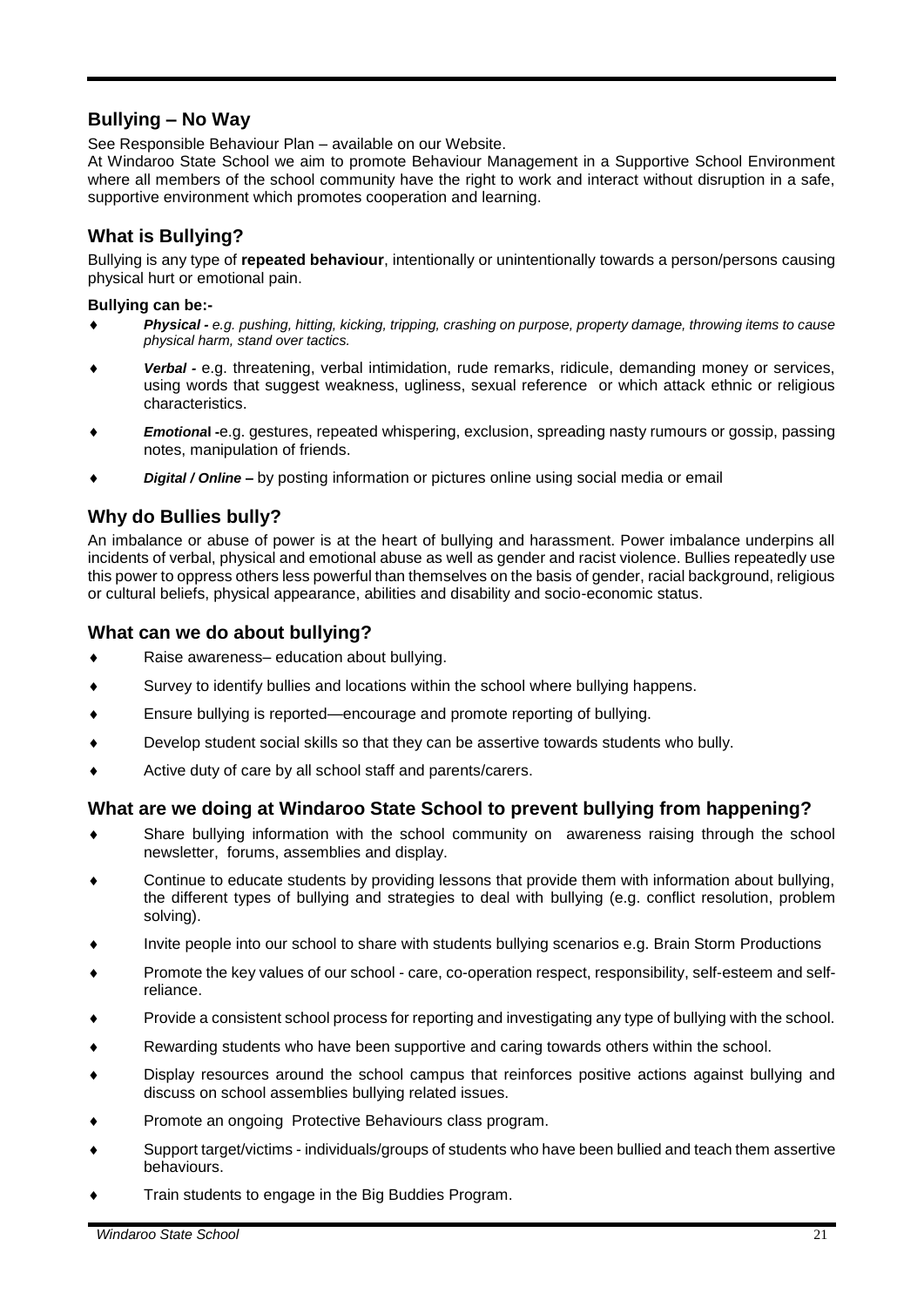- Involvement of students in extra curricula activities (e.g. Inter School Sport, Chess Club, Choirs, Instrumental Music, Imaginary Play Program, Info Centre activities and Computer Lab. etc).
- Informal observations by all staff of students in and out of the classroom.

## <span id="page-21-0"></span>**INTERNET ACCEPTABLE USE POLICY**

As part of the quality educational programs, Windaroo State School provides computer facilities to allow students and staff to access the internet via the Department Wide Area Network. Access is conditional on users complying with existing rules and Acceptable Use Policies which are incorporated in this document.

To enable your child to be a registered user of our computer facilities for these purposes, an Internet Use Consent, included in the Permissions section of the Enrolment Form, is to be signed by both student and parent/carer. Signed permission forms will remain current while your child attends Windaroo State School unless documentation is received stating otherwise.

#### <span id="page-21-1"></span>**Conditions and Rules for Use**

#### **1. Acceptable Use - Access to the internet is to facilitate communications in support of research and education, by providing access to unique resources and an opportunity for collaborative work.**

To remain eligible as a user, accessing the school's computer facilities must be in support of and consistent with the educational objectives of Education Queensland's Computers In Learning Policy.

Transmission of any material in violation of any School/Department Policy or Federal/State regulation is prohibited. This includes, but is not limited to, copyrighting material, threatening or obscene material.

Use for commercial activities is not acceptable. Use for product advertisement or lobbying is also prohibited.

**2. Privilege** - The use of Internet is a privilege, not a right. Inappropriate use, including any violation of these conditions and rules, may result in cancellation of the privilege.

**3. Monitoring -** Windaroo State School reserves the right to review any material on user accounts and to monitor fileserver space in order to make determinations on whether specific uses of the network are inappropriate.

**4. Network Etiquette -** All users are expected to abide by the generally accepted rules of network etiquette. These include, but are not limited to, the following:

- ◆ Be polite.
- Do not get abusive in your messages to others.
- Use appropriate language.
- Do not swear, use vulgarities or any other inappropriate language.
- Do not engage in activities which are prohibited under state or federal law.
- Do not reveal your personal *address or phone numbers of students or colleagues.*

Note that electronic mail (e-mail) is not guaranteed to be private. People who operate the system do have access to all mail.

Messages relating to or in support of illegal activities will be reported to the authorities and may result in the loss of user privileges.

Do not use the network in such a way that you would disrupt the use of the network by other users.

**5. No Warranties -** Use of any information obtained via the Internet is at the user's own risk. Windaroo State School or Education Queensland accepts no responsibility for the accuracy or quality of information obtained through its services.

All users need to consider the source of any information they obtain, and consider how valid that information may be.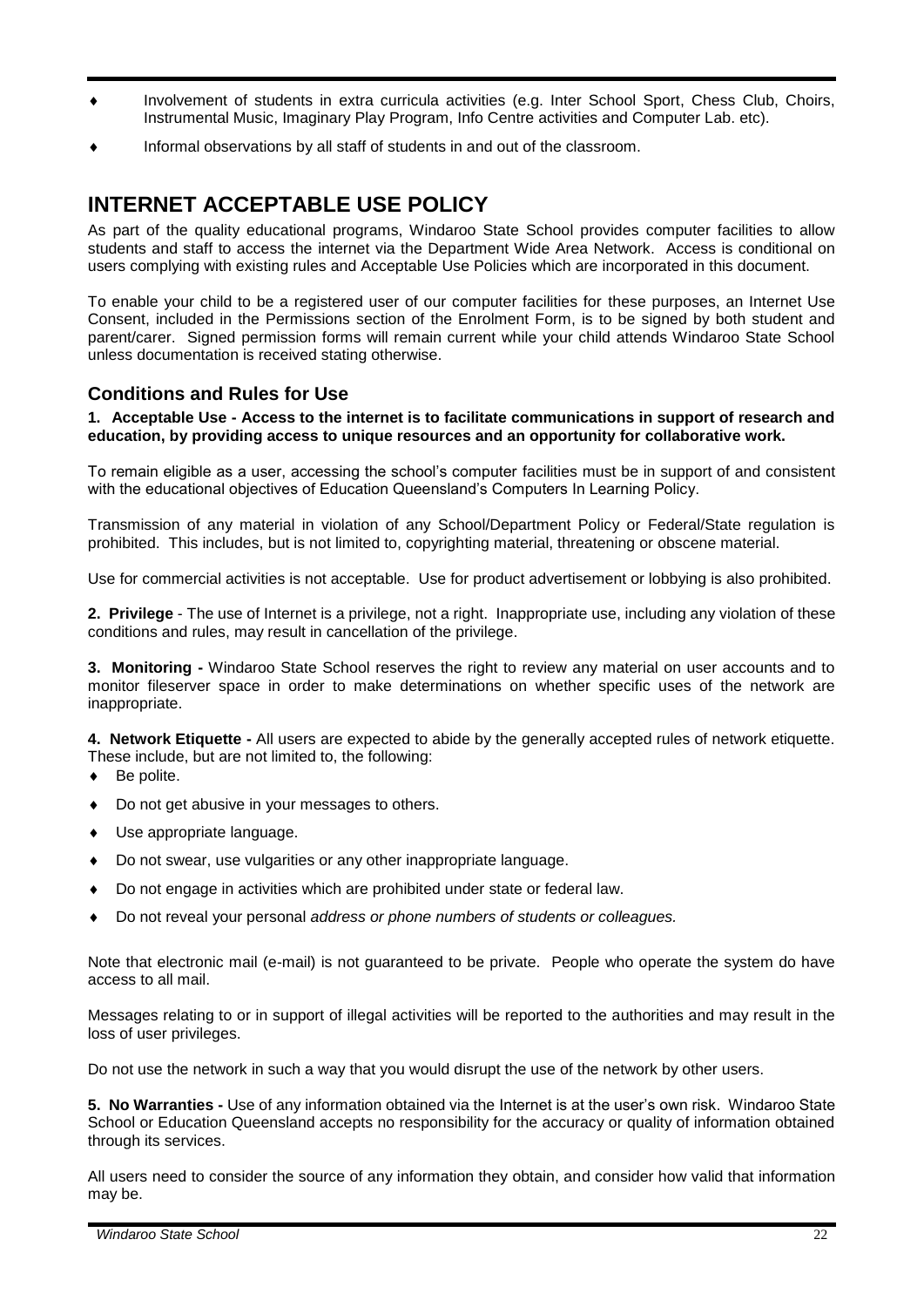**6. Security -** Security on any computer system is a high priority, especially when the system involves many users. If you feel you can identify a security problem on Internet, you must notify a teacher or the system administrator. Do not demonstrate the problem to other users.

Attempts to log on as a system administrator may result in cancellation of user privileges. Any user identified as a security risk may be denied access to Internet by Windaroo State School.

**7. Vandalism and Harassment -** Vandalism and harassment will result in cancellation of user privileges.

Vandalism is defined as any malicious attempt to harm, modify (settings), and / or destroy data of another user, Internet, or other networks. This includes, but is not limited to, the uploading or creating of computer viruses and interfering with computer settings.

Harassment is defined as the persistent annoyance of another user, or the interference of another user's work. Harassment includes, but is not limited to, the sending of unwanted mail and interfering with computer settings.

#### **8. Procedures for Use**

#### Education tasks

Students will only access the internet for set educational tasks. The students will not be given free time or open access. These sites will be bookmarked by the teacher. Children who need to find a site that is not bookmarked must be accompanied by a teacher.

#### Supervision

Student activity on the internet will be supervised by staff and screens will be positioned to facilitate supervision.

#### Publishing of Student Work

Student information **must not** be published without written permission of the parent/carer.

#### Personal Details & Photos

Children are not to use their last name on published work on the internet or e-mails. While group photos can be published on the school's home page, no individual names will be printed with them. Personal profiles may be published, however individual photos must not accompany them.

#### E-mail

Year 6 students are taught to use their email accounts at the start of the year in preparation for high school.

**9. Encounter of Controversial Material -** Users may encounter material which is controversial and which users, parents, teachers or administrators may consider inappropriate or offensive. However, on a global network it is impossible to screen or filter the content of all data. It is the users responsibility not to initiate access to such material or to distribute such material by copying, storing or printing. If the user comes across such material they must click on the **back** command and immediately report to the teacher.

#### <span id="page-22-0"></span>**Consequences for Improper Use**

Any user violating these rules, is subject to loss of network privileges and any other school Behaviour Management Plan options.

#### <span id="page-22-1"></span>**Student Agreement**

Students understand that the Internet can connect them to useful information stored on computers around the world. While they have access to the Internet students:

- will use it only for educational purposes.
- will not look for anything that is illegal, dangerous or offensive.
- if they accidentally *come across something that is illegal, dangerous or offensive, they will:*
	- o clear any offensive pictures or information from the screen and
	- o immediately, quietly, inform their teacher.
- will not reveal home addresses or phone numbers or post photos their's or anyone else's.
- will not use the Internet to annoy or offend anyone else.
- understand that if the school decides they have broken these rules, appropriate action will be taken. This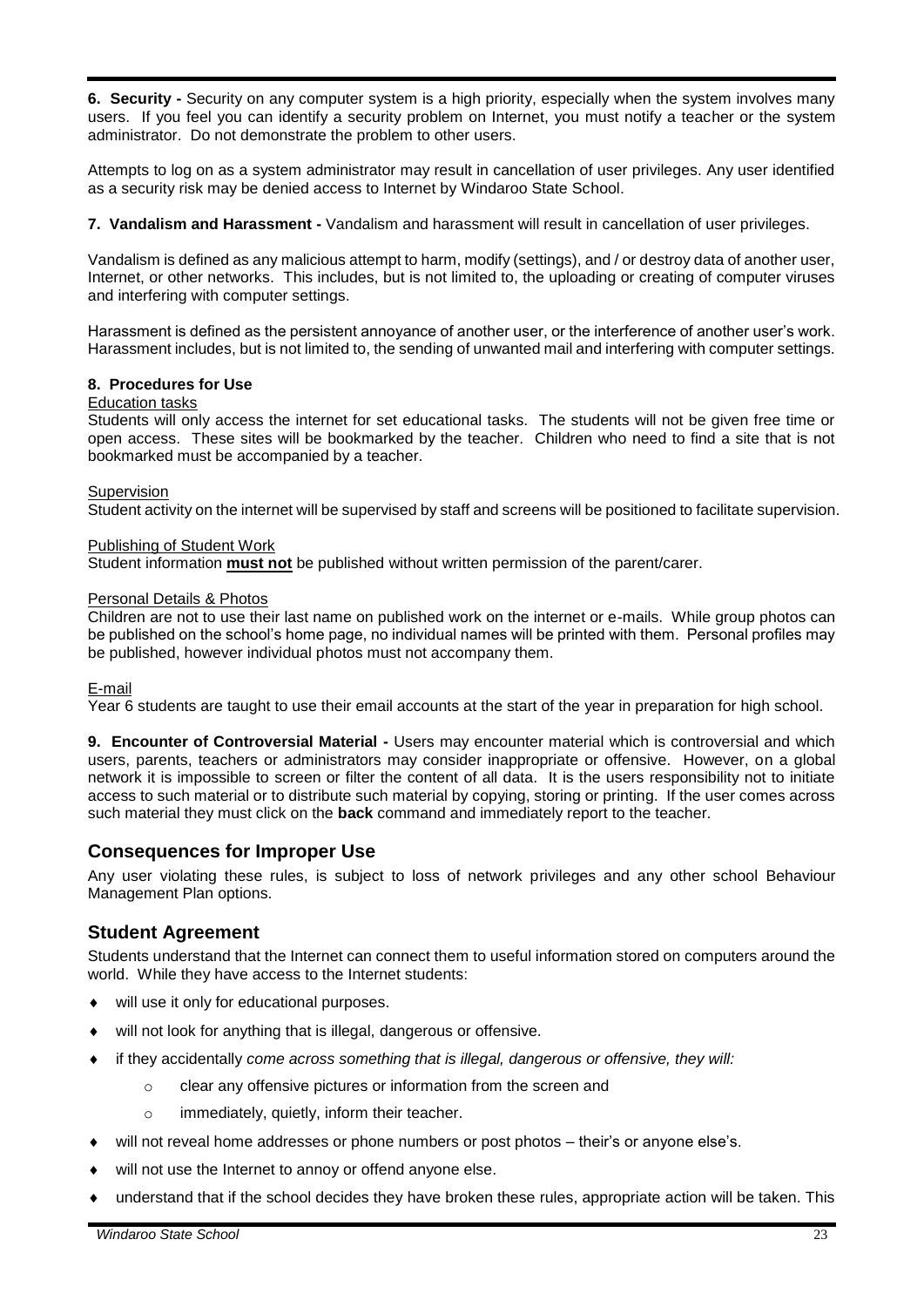may *include loss of their Internet access for some time.*

#### <span id="page-23-0"></span>**Internet Use Consent**

*(Please read before indicating your agreement or otherwise on the "permissions form" which accompanies our enrolment package.)*

#### **Student**

I understand that the Internet can connect me to useful information stored on computers around the world. While I have access to the Internet:

- $\bullet$  I will use it only for educational purposes.
- I will not look for anything that is illegal, dangerous or offensive.
- If I accidentally come across something that is illegal, dangerous or offensive, I will:
	- o clear any offensive pictures or information from my screen and
	- o immediately, quietly, inform my teacher.
- I will not reveal home addresses or phone numbers mine or anyone else's.
- $\bullet$  I will not use the Internet to annoy or offend anyone else.
- I understand that if the school decides I have broken these rules, appropriate action will be taken. This may include loss *of my Internet access for some time.*

#### **Parent or Carer**

I understand that the Internet can provide students with valuable learning experiences.

I also understand that it gives access to information on computers around the world; that the school cannot control what is on those computers; and that a very small part of that information can be illegal, dangerous or offensive.

I accept that my child understands this responsibility, and I hereby give my permission (as per the "permissions form" with enrolment forms) for him/her to access the Internet under the school rules. I understand that students breaking these rules will be subject to appropriate action by the school. This may include loss of Internet access for some time.

#### <span id="page-23-1"></span>**Third Party Software Suppliers**

To provide for a number of different learning opportunities and to cater for a variety of learning needs, we sometimes use software supplied by a 3rd Party Company. These companies are Risk Reviewed by an Ed Qld team and they must meet strict standards for Privacy and Security of all data held within their product. These reviews are available to all school and are then provided to parents to also read if they want further information. Sometimes the school pays for these subscriptions, but others are parent funded on a class by class basis. By giving permission for your child to access these software programs, you are allowing us to provide the most basic of information to enable access to occur. This permission is by way of an Electronic Form emailed out to all parents.

#### <span id="page-23-2"></span>**Media Release**

Technology in our school is such that we are able to publish photographs of our students in school publications and have pictures on our Website. At times, student photographs may be used to promote school activities within community newspapers and our Education Queensland publications.

In order to respect your privacy, and the privacy of your children, we seek your permission to use photographs in which your child might be involved.

*(Please read before indicating your agreement or otherwise on the "permission form" which is include in our enrolment form*

- I hereby authorise Education Queensland ("The Department") and/or its agents to make use of:
	- a) Still or moving pictures of my child or me
	- b) My voice or my child's voice
	- c) My child's schoolwork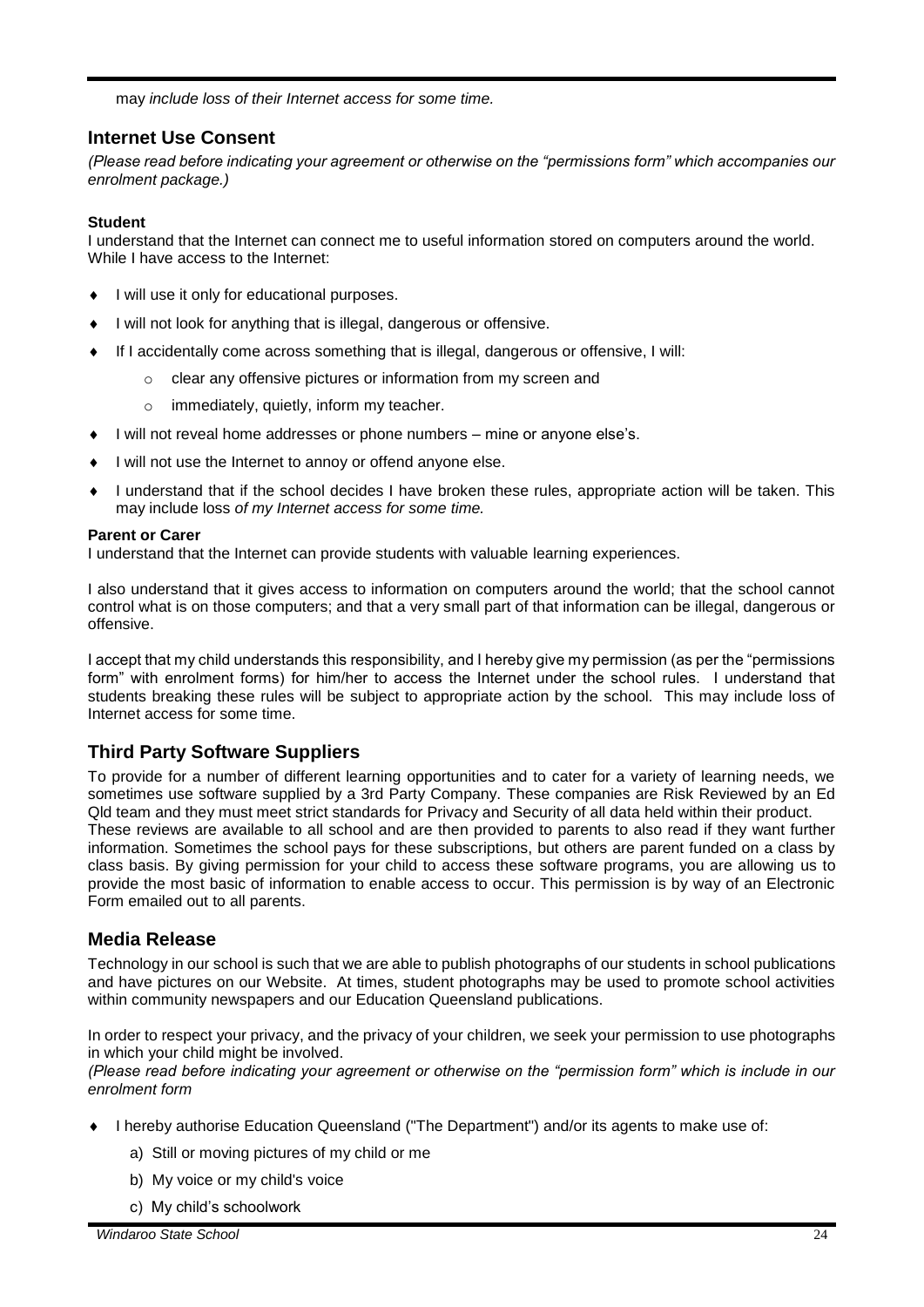- I acknowledge that the Department is not bound to make use of the products listed in Item 1 or the Release Form in the completed projected or any subsequent projects.
- I acknowledge that I am not entitled to remuneration, residual, royalties or any other payment from the Department *in respect to my involvement in the project and any use by the Department of any part of the*  project that was produced with my assistance.
- I acknowledge that I have no claim to copyright in any respect or portion of the project and that copyright shall vest in the Department.
- I agree that the material may be used in all formats and media, as representations, reproductions or adaptations either complete or in part, alone or in conjunction with any wording or drawing, for all uses including Departmental and State of Queensland advertising and commercial purposes without need for further *consent or permission from me.*

## <span id="page-24-0"></span>**GENERAL INFORMATION**

#### <span id="page-24-1"></span>**Tuckshop**

Our Tuckshop operates under the Smart Choices guidelines and provides a range of healthy foods for students.

The Tuckshop is run by a paid convenor, supported by School Management and volunteer parents/carers. It operates for breakfast, morning tea and lunches from Monday to Friday. We depend upon the support of parents/carers to continue operating at this level. Any help given benefits our school. Please ask our convenor to put your name on a roster.

<span id="page-24-2"></span>A menu/price list goes home at the beginning of the new year and is available on our school website.

#### **Ordering from the Tuckshop**

The Tuckshop operates an online ordering system using an app called QKR, which can be downloaded onto your smart device.

#### <span id="page-24-3"></span>**Care of Belongings and Lost Property**

Please mark each of your child's belongings (whether books, stationery items or clothing) with their name clearly. This not only assists us in returning found items to their rightful owners but can also avoid disputes. Lost property can be found in a 'lost property box' at either end of the teaching blocks, and a cupboard in the Multi Purpose Covered Area behind the Tuckshop.

At the end of each term the lost property is sorted and the named articles are returned to the owners.

It is also highly advised that students not bring toys or valuables from home unless for a specific purpose, as the school cannot be liable for loss, theft or breakage.

#### <span id="page-24-4"></span>**Book List (Student Requirements List)**

A Book and Stationery List is available from Reception for each school year level. Items on these lists can be purchased from Holmview News. It is also published on the school website.

#### <span id="page-24-5"></span>**Transport**

Depending on where families live in relation to the school, children may be eligible for free bus transport, an Education Department Cash Conveyance Allowance or may be able to access buses on a "user pays" basis. Children who live more than 3.2 kilometres by the shortest trafficable route from the nearest state primary school are eligible for either the free bus or the allowance. Please contact the bus company direct.

Information on bus services may be gained by ringing the following bus companies: *Logan City: 3200 9606 Cav Queensland (Logan Coaches): 5546 3077 Surfside: 5571 6555 Veolia: 3287 1427.*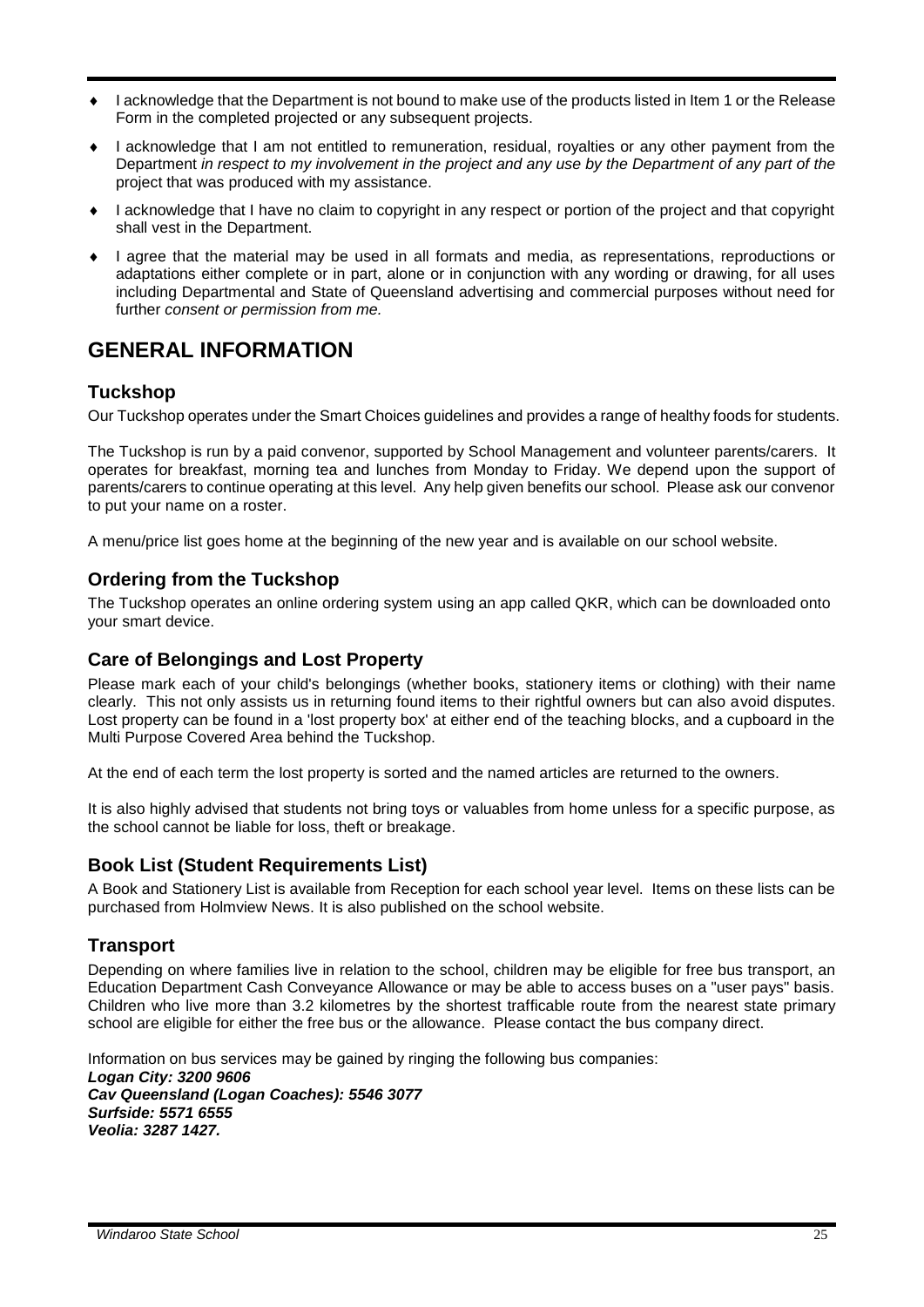## <span id="page-25-0"></span>**HEALTH & SAFETY**

#### <span id="page-25-1"></span>**School Grounds Supervision**

Teachers provide rostered supervision in the school grounds during first and second break as part of school policy. Children should not arrive at school before 8.15am for their own safety, however where both parents are working and find it impossible to comply with this request, before school care can be arranged through the PCYC.

#### <span id="page-25-2"></span>**Before School & After School**

At Windaroo, there is no formally rostered supervision of students before the commencement of school at 8:50am. While school staff, in the course of their morning preparations, will respond to emergent student needs, the following information is provided:

- Students should NOT ARRIVE prior to 8:15am unless prior arrangements have been made with administration.
- Any student who arrives before 8:15am must remain in the seated area in front of the Tuckshop until the 8:15am bell sounds.
- Unsupervised play on the Adventure/playgrounds, oval and courts is not permitted.
- Large ball games are not permitted.
- The use of *bats and hard balls is not permitted at any time during the day unless under staff supervision.*

Your assistance in ensuring that children do not arrive at school too early would be appreciated, however all children should be at school no later than fifteen minutes before the start of the day.

<span id="page-25-3"></span>Students need to be collected as soon as possible after the 3:00pm bell.

#### **Evacuation & Lockdown Procedures**

Our school has carefully developed evacuation and lockdown procedures to prepare for contingencies such as fires and bomb threats or intruder alert. Each building has a displayed sheet describing procedures to be followed and the evacuation route for that building. Students and staff are regularly trained in the procedures to ensure that all operates smoothly in the unlikely event of incidents occurring.

If you are providing assistance in any building within the school campus please familiarise yourself with our evacuation procedures and join in if we are having a practice. A copy can be located in any school building.

#### <span id="page-25-4"></span>**Wet Weather Procedure**

On very wet days our procedures vary to better cater for children's safety needs. Whilst we will not (apart from exceptional circumstances) change the length of the school day parents who may be concerned over rising creek waters and general conditions may collect their children before 3:00pm. It is not our policy to place children at risk by sending them home early. If a thunderstorm or hail presents a danger at 3:00pm, children will be kept in their classes until parents collect them or the danger passes. Bus children will assemble in the Lone Pine Hall and will be escorted to buses as they arrive. A copy of our 'Storm Alert' policy is available from Reception and is placed in our school e-newsletter during storm season.

<span id="page-25-5"></span>\*\* A text message may be sent.

#### **Parking and Student Collection**

Parking for parents/carers plus student set down and collection areas have been provided outside the school. We ask that you take particular care in observing all traffic signs in our vicinity; parking should be in marked areas only and we request that you be alert for children.

#### *Please do not enter the school grounds in your vehicle unless a prior arrangement has been made*

*with the Principal***.** The off street parking areas within the grounds are for staff and visitors only. Application forms for school parking permits to enable parents of students with limited mobility to park within the school grounds are available from the office on request.

*Motorists who do not observe all signs in the vicinity of the school are endangering the lives of our students.*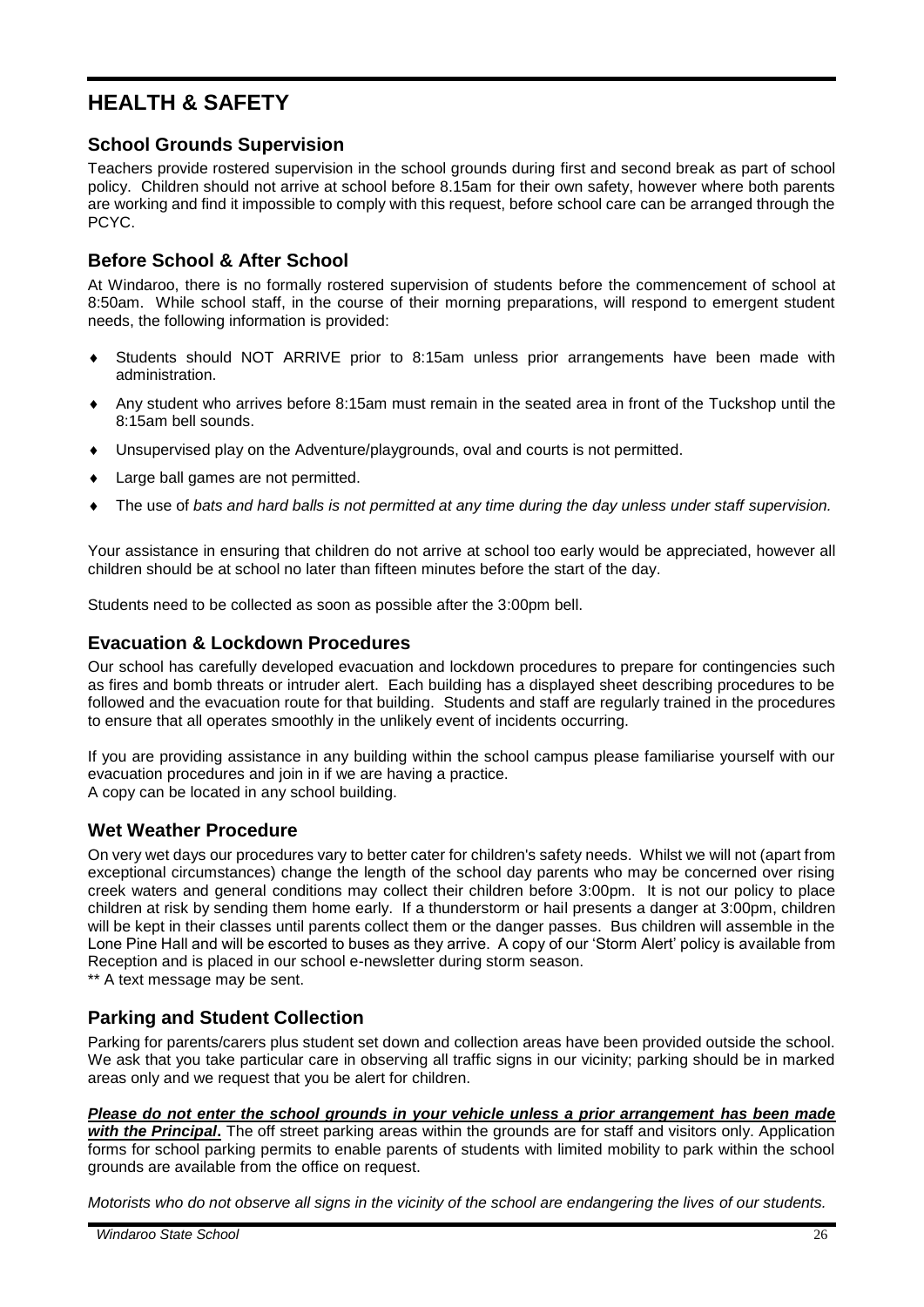Pedestrians wishing to traverse Mt Warren Boulevard on the crossing opposite the school's front entrance are provided supervision by crossing supervisors for a period before and after school.

The "Drop and Go" is a designated area for the drop off and collection of your children in a safe manner. This will allow you to safely deliver your child/children to school and be on your way without having to leave your vehicle. Stopping in the "Drop and Go" area is limited to a **2 min stop**, this will allow the next person to do the same, assisting to ease congestion. Children are required to continue to use the pedestrian crossing, to both enter and leave the school grounds.

When you pull into the "drop and go" you MUST move to the front of the lane/queue, you cannot leave any gaps in the lane. You will then be able to collect your child/children and move off. If your children have not arrived in 2 mins, you must move off, do the loop and re-join the queue. If the lane is full you must not block Mt Warren Boulevard, but continue to loop or park elsewhere.

#### <span id="page-26-0"></span>**Medicines at School**

Should your child require medication prescribed by a **medical practitioner** whilst at school Education Queensland requires that:

- ◆ the medication **MUST** have the prescribing doctor's name and written instructions on the container AND must be lodged with the school for security purposes.
- authority forms **MUST** be completed when leaving medication with the school administration*.*
- administering of the medication will be carried out by an adult staff member designated by the principal.
- **PLEASE NOTE: non-prescribed medications such as analgesics, cough mixtures and the like should NOT be brought to school and** *cannot be administered by school staff.*

#### <span id="page-26-1"></span>**Casualty Procedures**

Our school has a First Aid Officer on rostered duty whose role is to care for children injured at school. Whenever first aid has been administered at school for anything other than minor injuries we will notify you by note, or will make every effort to contact you by phone where the injury is of a more serious nature. On occasions children require transport to medical attention or treatment by ambulance and if parents/carers are unable to be contacted we cannot hesitate to take such action as part of our "duty of care".

#### <span id="page-26-2"></span>**Asthma**

The school has a comprehensive Asthma Policy to facilitate quality care of asthmatic children. It is important that you advise the school office if you have a child with this condition. Information concerning the severity of your child's condition will then be placed upon our records to ensure appropriate care can be provided by the school.

Should your child require asthma medication at school you will need to supply the school with a current Asthma Management Plan from the prescribing doctor and follow the procedures listed in the "Medicines at School" section of this handbook.

#### <span id="page-26-3"></span>**Exclusion periods for illness:**

For your guidance, the table below provides information regarding the period of time children are excluded from school as a result of having contracted infectious or contagious diseases. It has been prepared by the Australian Medical Association and adopted by Education Queensland.

| <b>WHEN CAN I GO BACK TO SCHOOL?</b> |                                                                                                                                                                                  |  |
|--------------------------------------|----------------------------------------------------------------------------------------------------------------------------------------------------------------------------------|--|
| <b>Disease</b>                       | <b>Period of Exclusion</b>                                                                                                                                                       |  |
| Chicken Pox                          | Exclude for at least 5 days after the first appearance of the rash and the last<br>blister has scabbed over. (Some remaining scabs are not a reason for<br>continued exclusion.) |  |
| Conjunctivitis                       | Exclude until discharge from eyes has ceased.                                                                                                                                    |  |
| (acute infection)                    |                                                                                                                                                                                  |  |
| Diarrhoea                            | Exclude until diarrhoea has ceased for 24 hours.                                                                                                                                 |  |
| German Measles (Rubella)             | Exclude for at least 4 days after the rash first appears.                                                                                                                        |  |
| Hand, Foot and Mouth                 | Exclude until all blisters have dried.                                                                                                                                           |  |
| Disease                              |                                                                                                                                                                                  |  |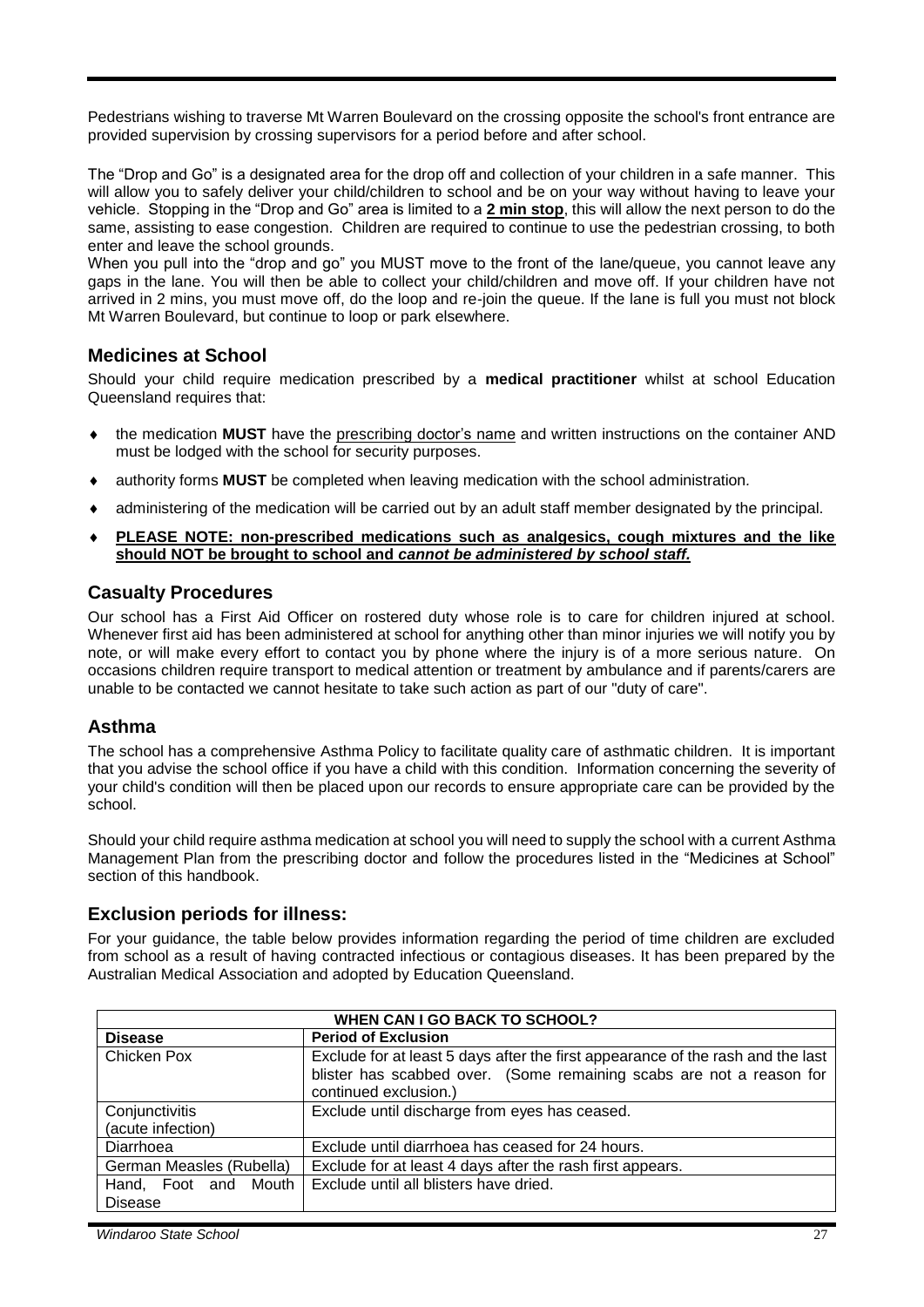| <b>Hepatitis A</b>         | Exclude until a medical certificate of recovery is received, after 7 days from  |
|----------------------------|---------------------------------------------------------------------------------|
|                            | the onset of illness or jaundice.                                               |
| Herpes (cold sores)        | Exclude if child cannot comply with good hygiene practices while sores are      |
|                            | weeping. (Sores should be covered with a dressing where possible.)              |
| Influenza                  | Exclude until well.                                                             |
| Measles                    | Exclude for at least 4 days after the rash first appears.                       |
| Meningococcal infection    | Exclude until well                                                              |
| <b>Mumps</b>               | Exclude for 9 days or until swelling goes down.                                 |
| Parvovirus (slapped cheek) | Exclusion not necessary                                                         |
| Ringworm, Scabies          | Exclude until day after proper treatment started.                               |
| Trachoma                   |                                                                                 |
|                            |                                                                                 |
| Streptococcal Infection    | Exclude until child has received antibiotic treatment for at least 24 hours and |
| (Including Scarlet Fever)  | feels well.                                                                     |
| School Sores (Impetigo)    | Exclude until proper treatment has started. (Sores on exposed skin should       |
|                            | be covered with a watertight dressing).                                         |
| Vomiting (Norovirus)       | Exclude until diarrhoea has ceased for 24 hours.                                |
| <b>Whooping Cough</b>      | Exclude for 14 days from onset of coughing or until child has taken 5 days      |
|                            | of a 7-day course of antibiotics (erythromycin).                                |

#### <span id="page-27-0"></span>**Head Lice**

#### **Position Statement:**

Education Queensland has a responsibility for minimising risk to all school community members of being affected by head lice while on school premises, but parents have responsibility for control, detection and treatment of head lice among students. Windaroo must utilise departmental guidelines for minimising the presence of headlice at school and procedures for managing headlice incidents. *WH&S Act 1995.*

#### **Expectations of our School**

To help control head lice, it is reasonable to expect that our school will:

- Distribute school procedures and information on the control, detection and treatment of headlice to parents/carers and staff at the beginning of the school year or when required;
- Advise parents/carers to be vigilant, particularly during periods of heavy lice infestation; implement classroom organisation and teaching programs, as well as guidelines for play, that minimise head to head contact during outbreaks of headlice;
- Support parents/carers through practical advice and a sympathetic attitude to avoid stigmatising families who have difficulty complying with control measures and
- Request *parents/carers not to send children with headlice to school until treatment has begun.*

#### <span id="page-27-1"></span>**Dental Service**

Free dental treatment is offered to all children in the school through the Department of Health. This is provided by a dentist or dental therapist, depending upon the nature of the treatment required. You can access this service by phoning 1300 300 850.

#### <span id="page-27-2"></span>**Insurance cover for students undertaking physical activities**

Physical activity and physical education, particularly contact sports, carry inherent risks of injury.

Parents/carers are advised that the Department of Education and Training DOES NOT have personal accident insurance cover for students.

Education Queensland has public liability cover for all approved school activities and provides compensation for students injured at school only when the Department is negligent. If this is not the case, then all costs associated with the injury are the responsibility of the parent or caregiver.

It is a personal decision for parents/carers as to the type and level of private insurance they arrange to cover students for any accidental injury that may occur.